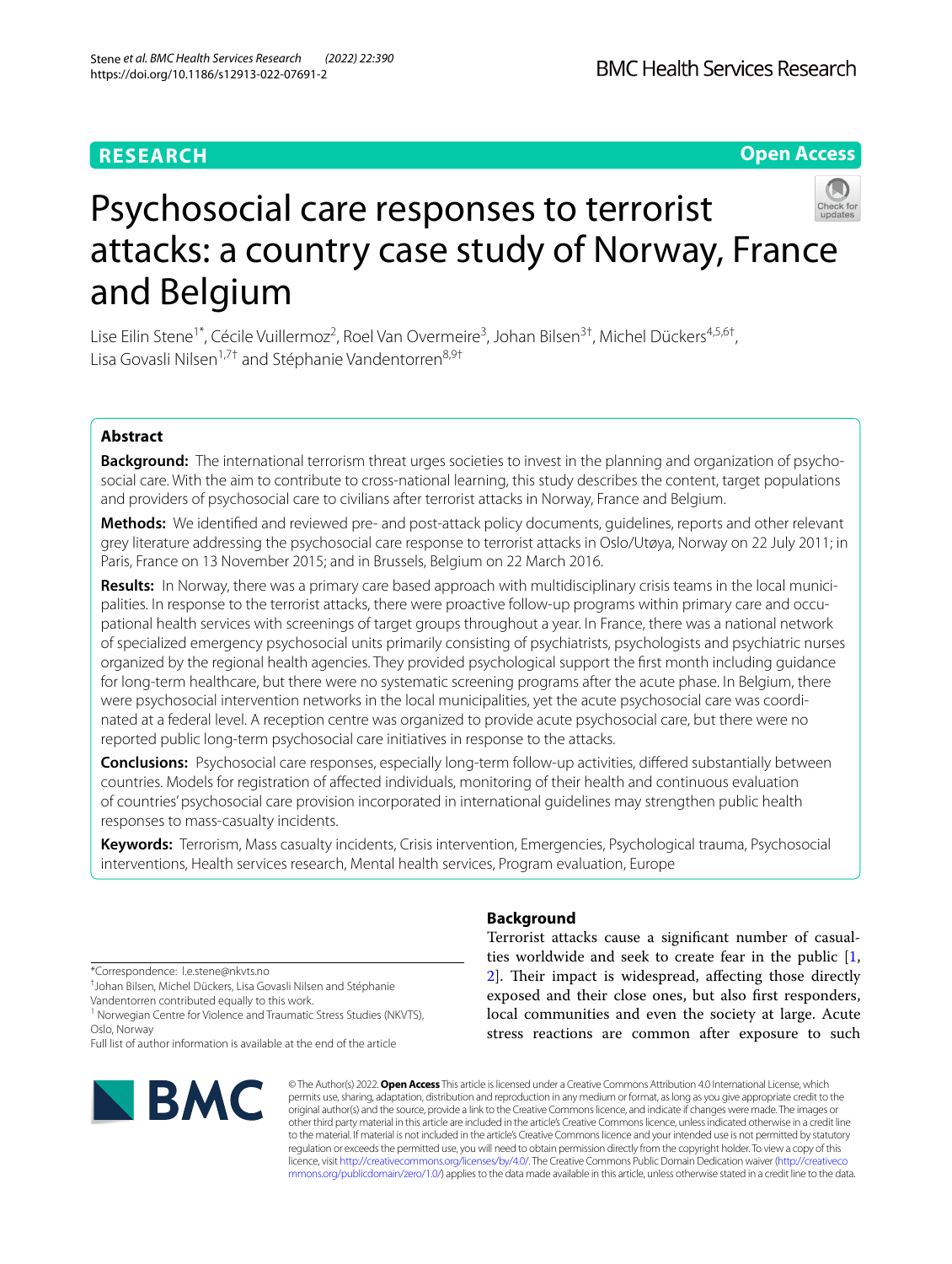events, yet they often recede spontaneously within a month [\[3](#page-18-2)]. Still, some afected people develop long-term mental or physical health problems, or impaired functioning at work, school or in social relationships [\[4](#page-18-3)[–12](#page-18-4)]. The prevalence of long-term health problems may differ by severity of exposure and individual risk factors but is also related to access to healthcare and psychosocial support. Unmet healthcare needs have indeed been observed after terrorist attacks, both among exposed individuals and in the general population [\[13](#page-18-5)–[15\]](#page-18-6).

Planning of psychosocial care in advance is important to efficiently respond to and recover from mass casualty incidents such as terrorist attacks  $[16]$  $[16]$ . Their unpredictability and the urgency of response make it challenging to organize appropriate and timely care and to identify people who need psychosocial care interventions. The chaotic circumstances also make it difficult to assess the efficiency of the implemented psychosocial care response and to develop scientifc evidence on the best practices. International guidelines on psychosocial care after disasters are largely based on consensus of expert opinions and the available research, which is still scarce [[17–](#page-18-8)[24](#page-18-9)]. It has been recommended to promote natural recovery and to identify individuals at risk of developing posttraumatic health problems to assure that they receive treatment if needed [\[25\]](#page-18-10). Although there is limited evidence, research suggests that using a stepped care model with screening and triage might be a benefcial approach to provide psychosocial care after disasters  $[17, 26]$  $[17, 26]$  $[17, 26]$  $[17, 26]$ . Through active monitoring of individuals at risk of developing mental health problems, one aims to be able to provide timely treatment to those who need it the most. However, in practice it is often challenging to identify and reach the target population(s) [\[27,](#page-18-12) [28\]](#page-18-13). A large number of people may be afected by an attack, including those present at the site of the attack when it occurred, professional or volunteer frst responders, people living or working nearby, family members or friends of the survivors and the bereaved. The denotation of a target population for psychosocial care interventions may also depend on several factors: the quality of the registration by diferent agencies and service providers in the hours and days after the attack, legal issues, privacy concerns or the decisions of the stakeholders that are responsible for the planning and delivery of psychosocial care [[27\]](#page-18-12). It also depends on the accessibility and quality of the existing mental health system and its capacity to accommodate a potential large fux of patients, as well as investments in a coordinated multi-agency psychosocial care planning and delivery capacity in the preparedness phase [[29](#page-18-14)]. Ideally, disaster plans based on evidence-based guidelines are prepared in advance, providing a framework for a coordinated psychosocial care response that is regularly updated [[17](#page-18-8), [22](#page-18-15),

[29,](#page-18-14) [30](#page-18-16)]. Next, if a terrorist attack strikes, the ensuing psychosocial care response should be adapted to the specifc event and the afected populations.

Although international guidelines have been developed, little is known about how diferent countries actually meet psychosocial care needs after terrorist attacks. Such knowledge is essential to strengthen the public health preparedness and response to such disasters across countries. Given the scarcity of evidence on the best practices for post-disaster psychosocial care, it is particularly important to accumulate experiences and documentation of practices and interventions that have been applied. This study was conducted after a public health workshop on healthcare after large-scale terrorist attacks in Norway, France and Belgium, and sheds light on these countries' psychosocial care responses [[31\]](#page-18-17). Our overall aim was to strengthen the knowledge base for future planning, implementation and evaluation of psychosocial care responses to terrorist attacks and similar disasters. More specifcally, the objectives were to describe the documented content, target populations and providers of psychosocial care to civilians after these terrorist attacks in Norway, France and Belgium. Furthermore, we wanted to investigate how characteristics of the attacks and the countries' health systems may have infuenced the psychosocial care responses.

#### **Methods**

## **Study design and scope**

This is a country case study of the public authorities' psychosocial care responses to terrorist attacks in Norway, France and Belgium. The scope was on acute and long-term psychosocial care for the civilian population as outlined on a national level by official bodies in these countries. We focused on the attacks that caused the largest number of deaths in each country in the past decade: the 22 July 2011 attacks in Oslo and Utøya, Norway; the 13 November 2015 attacks in Paris, France; and the 22 March 2016 attacks in Brussels, Belgium. These attacks caused multiple deaths and injuries and exposed thousands to a potentially traumatic event. We reviewed pre-attack plans and guidelines for psychosocial care responses to mass casualty incidents, and post-attack documentation of the actual organization and content of psychosocial care in response to the terrorist attacks under study. The nature and availability of such documentation were unknown beforehand. Consequently, this study is exploratory and descriptive. Data were collected and examined by two researchers from each of the three included countries, next synthesized by all researchers and an additional Dutch researcher with expertise in international guideline development on postdisaster psychosocial care and cross-national comparison of the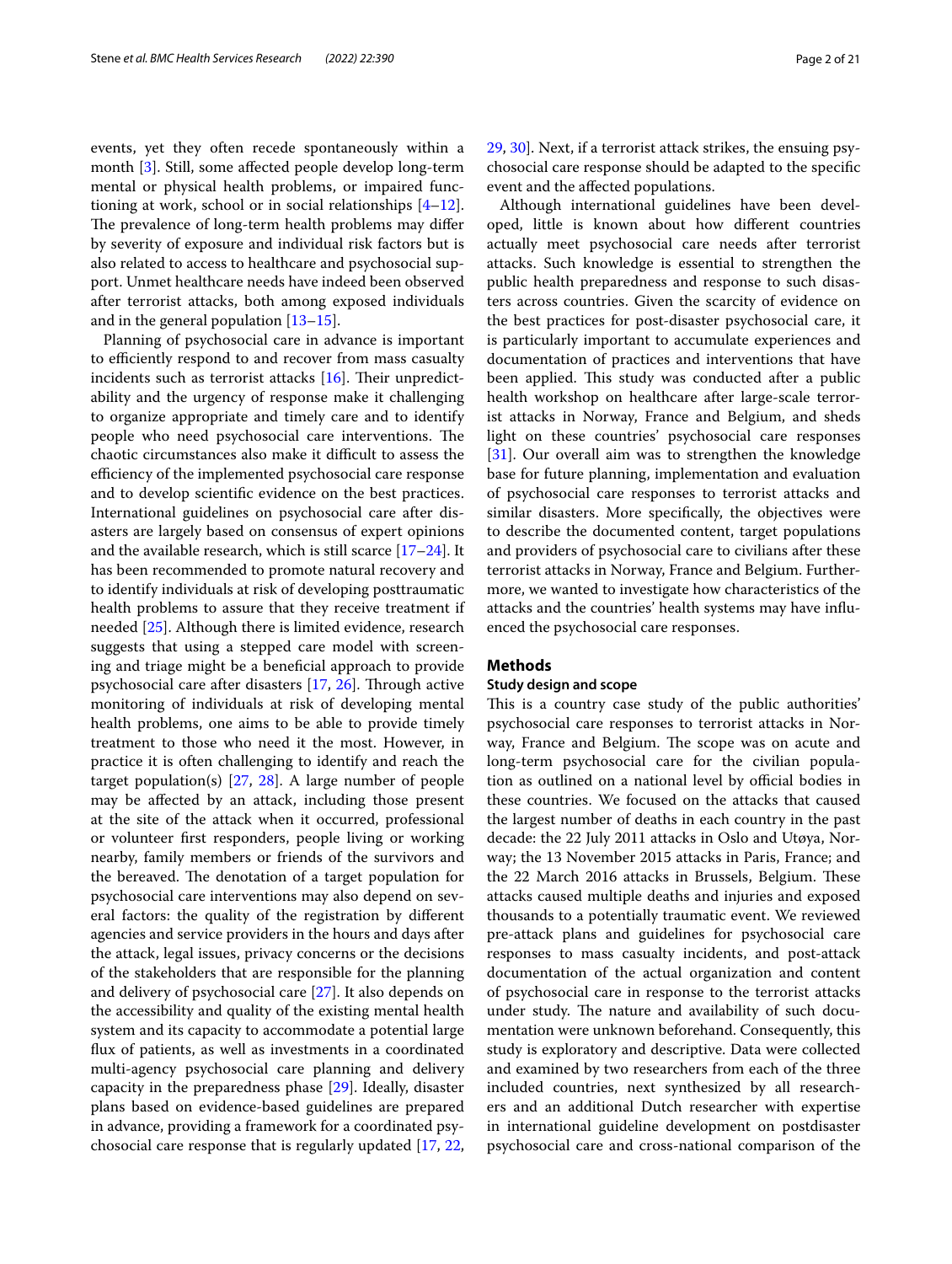quality of psychosocial support. The researchers had multi-disciplinary backgrounds in medicine, nursing, epidemiology, public health, mental health, political science, sociology and public administration.

## **Data material**

The study included documents written in the national languages French, Dutch and Norwegian, and in English.

## *Psychosocial care responses*

Psychosocial care is a broad term ranging from immediate comfort and practical help through long-term psychological support and specialist trauma care [\[32](#page-18-18)]. We searched for information about the content, target populations and providers of acute and long-term psychosocial care to the civilian population in response to the attacks in each country. Information on the nature and range of such applied public health interventions, about how, by whom and for whom they were implemented, the rationale for the approaches chosen, and whether changes were made, may be primarily or entirely held in grey literature [[33\]](#page-18-19). Hence, we analyzed grey literature, such as governmental policy reports, national guidelines, and reports addressing the plans for a psychosocial care response to terrorist attacks or other mass casualty incidents, that were available when the terrorist attacks under study occurred, and post-attack documentation of the actual organization and content of psychosocial care in response to the attacks. Such information is typically not available in scientifc literature or scientifc databases. To identify relevant grey literature, we used a snowballing approach and searched the web sites of targeted ministries, governmental organizations and other relevant

stakeholders in the respective countries. Next, we contacted professionals of the health authorities in each country who had been involved in the health response to the attacks. They advised us by e-mail regarding relevant documents concerning the attacks. Further, we also included articles from scientifc journals describing the psychosocial care response that were authored by representatives from the health authorities or professionals who had provided psychosocial care in the wake of the attacks. Additional file [1](#page-17-0) lists the documents and web sites we reviewed on the psychosocial care responses. The researchers from each country were asked to collect data to respond to the questions in Table [1.](#page-2-0) In case of conficting information from diferent sources, documents commissioned with a formal mandate from the government or governmental institutions were prioritized.

Our focus was on the public authorities' psychosocial care responses to the attacks and how they documented what was done, by whom and for whom. We did not investigate the treatment of injuries, the emergency medical response beyond psychosocial care, legal aid or fnancial compensations. Since we did not aim to assess the achievements of the diferent psychosocial care responses, we did not include observational or qualitative research evaluating the health service utilization after the attacks. Furthermore, we did not examine psychosocial care to professional frst responders who intervened in the attacks because of their profession, e.g. from the police, the fre brigade and the military, or medical personnel. The psychosocial care to professional frst responders may be outlined in their respective specifc institutional crisis plans rather than in general public health plans and may vary according to type of

<span id="page-2-0"></span>**Table 1** Questions to guide the data collection from each country

#### *I) Pre-attack:*

*Identify the most updated guidelines/plans/recommendations/documents available when the attacks under study occurred, describing the provision of psychosocial care after terrorist attacks or disasters in general. Describe the content of the psychosocial care regarding*

*- the acute aftermath (frst hours/days).*

*- the medium- and long-term aftermath (weeks/months/years after the incident).*

*Provide descriptions that are as close as possible to the formulations used in the documents.*

#### *II) Post-attack:*

*Identify the guidelines/plans/recommendations/documents describing the provision of psychosocial care in response to the attacks under study. Describe the content of the psychosocial care regarding*

*- the acute aftermath (frst hours/days).*

*- the medium- and long-term aftermath (weeks/months/years after the incident).*

*Describe if there were target populations for psychosocial care interventions, and if diferent types of care were ofered for specifc groups.*

*Provide descriptions that are as close as possible to the formulations used in the documents.*

#### *III) Pre- and post-attack:*

*- Who were to be ofered psychosocial care?*

- *Did the planned psychosocial care include screening assessments?*
- *If yes, when were the screenings to be performed?*
- *If the psychosocial care included screenings, for whom were they to be performed?*
- *Which healthcare providers/services were to provide psychosocial care?*
- *What were their intended roles/tasks and how were they coordinated?*

*Report also if there was other relevant information about the content and/or organization of psychosocial care that was not covered by the points above.*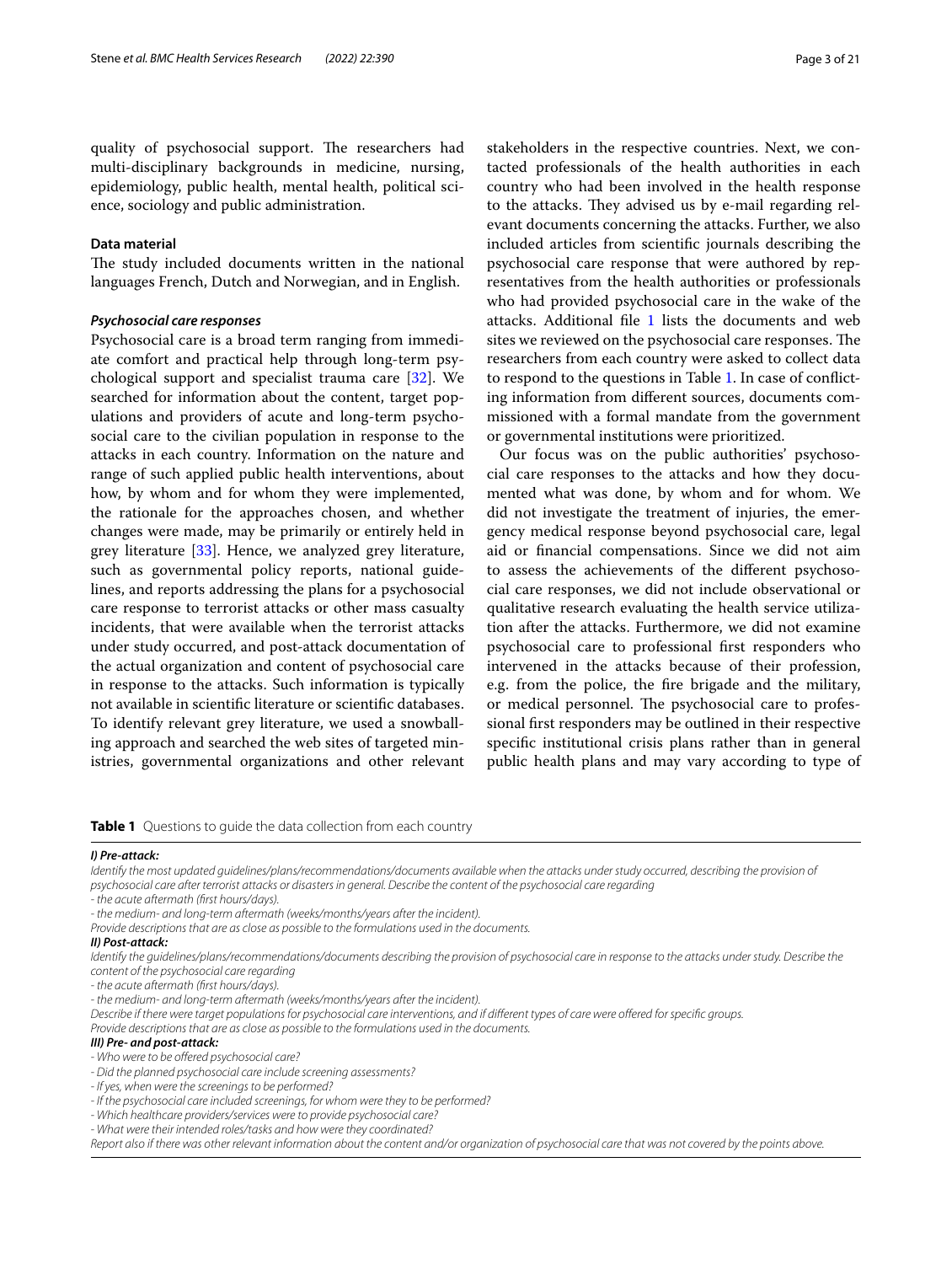responder. Hence, it was considered too broad to be covered in this study. Those who were struck by the terrorist attacks while they were at work, such as airport personnel in Belgium and Ministry employees in Norway, were considered as civilians.

## *Characteristics of the attacks and the health systems*

We collected information about certain characteristics of the attacks, such as the total number of fatalities (except perpetrators), fatalities in children (<18years old), the reported number of physically injured, the type of attack and location. If this information was not available in the documents listed in (Additional fle [1](#page-17-0)), we used internet search engines such as Google to examine if this information was available in, e.g., articles in Wikipedia or renowned news media. Finally, we retrieved information on characteristics of the health systems, such as expenditure funded by public sources, role of general practitioners, and gatekeeping from country-based reports from, e.g., the Organisation for Economic Co-operation and Development (OECD) and the European Observatory on Health Systems and Policies.

## **Ethics**

This study was based on publicly available documents. There was no collection or storage of sensitive personal data. It did not involve human participants and did not require consent.

## **Results**

Table [2](#page-4-0) presents characteristics of the attacks and the health system in each country.

#### **Characteristics of the attacks**

There were between 32 and 130 fatalities, excluding the deaths of the perpetrators  $[34-36]$  $[34-36]$  $[34-36]$ . The number of physically injured reported by the authorities ranged between 172 and 493 (Table [2\)](#page-4-0)  $[37-39]$  $[37-39]$  $[37-39]$ . All the attacks took place at more than one location. The 2011 Norway attacks comprised both an urban and a rural attack site. The Labour party and its members were designated targets of the attacks [[40\]](#page-19-1). Many of the victims were youth; 33 of the 77 fatalities were adolescents under the age of 18years [[36](#page-18-21)]. One person of non-Norwegian nationality was killed  $[41]$  $[41]$ . There was no recent history of terrorist attacks in Norway before the 2011 attacks. The November 2015 attacks in France was a multi-site attack in Paris and its suburb. Excluding the deaths of the perpetrators, 130 persons were killed in the attacks, including one under the age of 18years and 24 of non-French nationality  $[34]$  $[34]$ . These attacks occurred 10 months after multi-site terrorist attacks in the same area [\[8](#page-18-23)]. Moreover, several terrorist attacks took place in France in its aftermath, including a large-scale attack in Nice 7 months after  $[42]$  $[42]$ . The 2016 attacks in Belgium comprised two suicide bombings at the Brussels airport and one in the metro in the city centre. The rescue services recorded that 340 persons were injured in the Brussels attacks [\[43](#page-19-4)]. In total, 18 of the 32 who were killed in the attacks were of non-Belgian nationality [\[35](#page-18-24)]. No children were killed in these attacks [[44\]](#page-19-5). Brussels had also been struck by a terrorist attack in May 2014, i.e., approximately 2 years before [\[35\]](#page-18-24).

#### **Characteristics of the health systems**

All three countries under study had well developed health systems with nearly universal health coverage where most of the healthcare fees were publicly funded (Table [2\)](#page-4-0) [[45\]](#page-19-6). A diference in the countries' organization of healthcare lay within primary care and the role of the General Practitioner (GP). In Norway, over 99% of the population had a regular GP  $[46]$  $[46]$ . The GP was both an important provider and coordinator of diferent types of care and served as gatekeeper for further referral to specialist care [[47\]](#page-19-8). In France, there was a semi-gatekeeping system where patients were encouraged to access specialized healthcare through referral from a regular GP through fnancial incentives [\[48](#page-19-9)]. A study revealed that 83% of the population in France had a regular GP in 2007 [[49](#page-19-10)]. In Belgium, there was no gatekeeping system, and the specialist, such as a psychiatrist, may form the frst point of contact with the patient [\[50](#page-19-11), [51\]](#page-19-12). However, reimbursements of some healthcare workers (e.g., psychologists in ambulatory centers) are only possible when patients are referred by a physician [[52](#page-19-13)]. Almost 95% of the respondents of a national health survey conducted in 2008 reported having a regular GP [\[53\]](#page-19-14). As for the organization of post-disaster psychosocial care to civilians, this was primarily the responsibility of the local municipalities in Norway [[54\]](#page-19-15) and of the regional health services in France [\[55\]](#page-19-16). In Belgium there was a split responsibility, where the federal authorities were frst responsible for the acute psychosocial care, and later it was transferred to the local communities in the post-acute phase [\[56\]](#page-19-17).

#### **The outlined psychosocial care responses**

Tables [3,](#page-5-0) [4,](#page-8-0) [5](#page-10-0) summarize the information we identifed about the content, target populations, providers and timing of the psychosocial care interventions in each country after the attacks under study. The documentation we examined presented a variable range of formats, level of details and subject matter across countries. Consequently, we introduce the results from each country with a short description of the nature and levels of details of the documentation of the psychosocial care responses.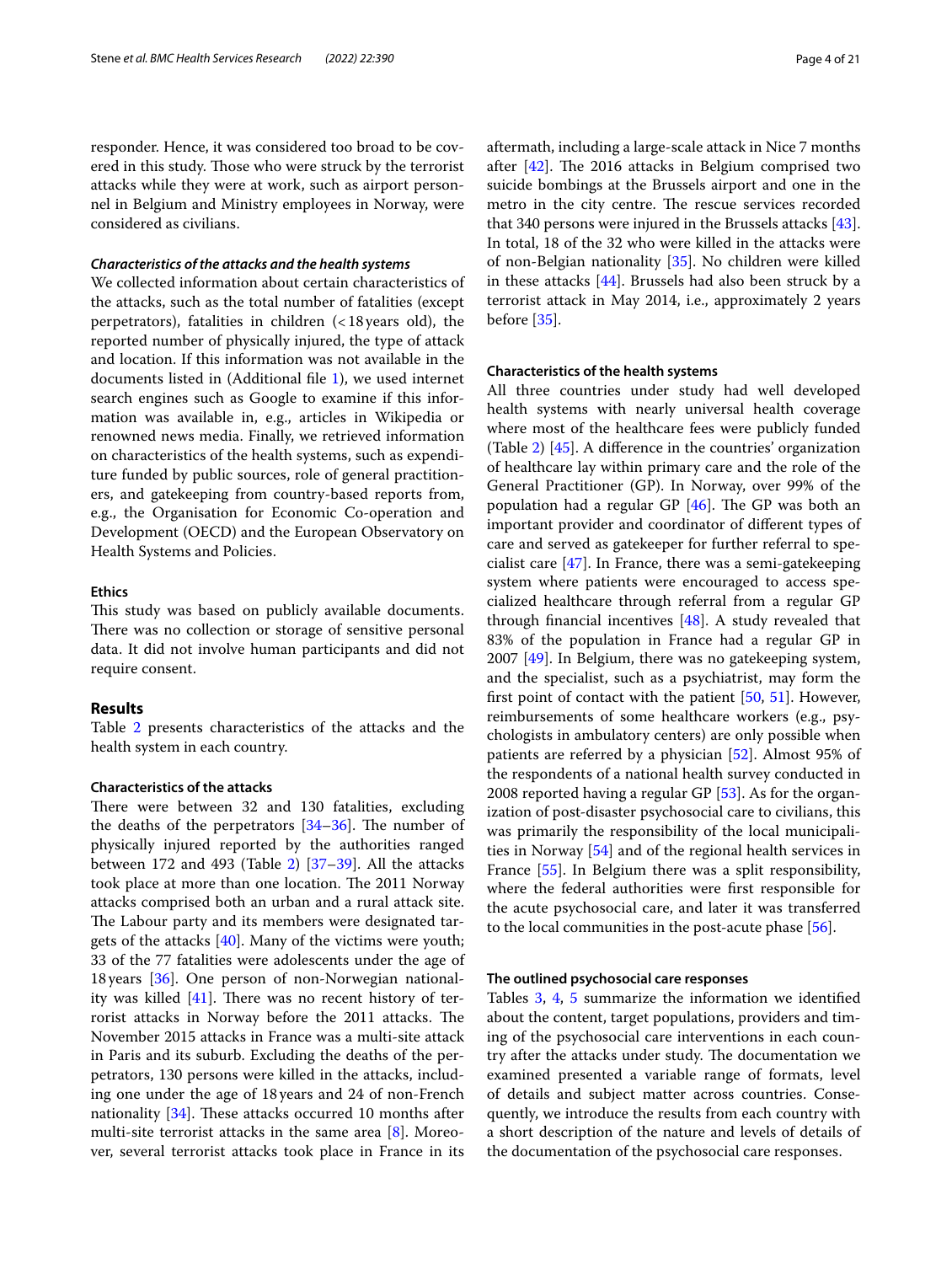|                                                                                      | Norway                                                                                                                                                                                                                                                                                                       | France                                                                                                                                                                                                                                                                                 | Belgium                                                                                                                                                                                                                                                                                                                                                             |
|--------------------------------------------------------------------------------------|--------------------------------------------------------------------------------------------------------------------------------------------------------------------------------------------------------------------------------------------------------------------------------------------------------------|----------------------------------------------------------------------------------------------------------------------------------------------------------------------------------------------------------------------------------------------------------------------------------------|---------------------------------------------------------------------------------------------------------------------------------------------------------------------------------------------------------------------------------------------------------------------------------------------------------------------------------------------------------------------|
| Characteristics of the terrorist attacks                                             | Utøya attacks 22 July 2011<br>Oslo and                                                                                                                                                                                                                                                                       | Paris attacks 13 November 2015                                                                                                                                                                                                                                                         | Brussels attacks 22 March 2016                                                                                                                                                                                                                                                                                                                                      |
| Total number of fatalities (except perpetrators)                                     |                                                                                                                                                                                                                                                                                                              | 130                                                                                                                                                                                                                                                                                    | 32                                                                                                                                                                                                                                                                                                                                                                  |
| Number of fatalities in children (< 18 years old)                                    | 33                                                                                                                                                                                                                                                                                                           |                                                                                                                                                                                                                                                                                        | $\circ$                                                                                                                                                                                                                                                                                                                                                             |
| Reported number of physically injured <sup>a</sup>                                   | 172                                                                                                                                                                                                                                                                                                          | 493                                                                                                                                                                                                                                                                                    | 340                                                                                                                                                                                                                                                                                                                                                                 |
| Type of attack(s) and location(s)                                                    | at government quarter in city centre<br>- Bombinc<br>(8 deaths).                                                                                                                                                                                                                                             | - Suicide bombings outside football stadium (1<br>death).                                                                                                                                                                                                                              | - Two suicide bombings at airport (12 deaths).                                                                                                                                                                                                                                                                                                                      |
|                                                                                      | - Shooting at youth Labor party camp on small<br>deaths)<br>island (69                                                                                                                                                                                                                                       | - Hostage, shooting and suicide bombings at<br>theatre concert (90 deaths).                                                                                                                                                                                                            | - One suicide bombing at metro station in city<br>centre (20 deaths).                                                                                                                                                                                                                                                                                               |
|                                                                                      |                                                                                                                                                                                                                                                                                                              | - Shootings and suicide bombings at bars/<br>restaurants in four locations (39 deaths).                                                                                                                                                                                                |                                                                                                                                                                                                                                                                                                                                                                     |
| Characteristics of the health systems                                                |                                                                                                                                                                                                                                                                                                              |                                                                                                                                                                                                                                                                                        |                                                                                                                                                                                                                                                                                                                                                                     |
| Expenditure funded by public sources                                                 | 85%                                                                                                                                                                                                                                                                                                          | 77%                                                                                                                                                                                                                                                                                    | 77%                                                                                                                                                                                                                                                                                                                                                                 |
| General practitioners (GPs) and gatekeeping of<br>specialized mental health services | referral, they must pay full fees. Since a reform in<br>2001, over 99% of the population had a regular<br>consult a psychiatrist or psychologist without<br>providers of mental care and refer patients to<br>Gatekeeping system: The GPs are important<br>specialized care when necessary. If patients<br>Ğ | Semi-gatekeeping system: Provides incentives<br>entire fees. A study in 2007 indicated that 83%<br>eferral must pay a larger part of but not the<br>Patients who consult a psychiatrist without<br>to consult a regular GP before a specialist.<br>of the population had a regular GP. | If referred by a GP or other physician. In a national<br>only reimbursement of psychologist consultation<br>reimbursement for first visit to a psychiatrist, and<br>health survey in 2008, almost 95% reported hav-<br>promote their role in health care, e.g. increased<br>No gatekeeping system: GPs do not serve as<br>gatekeepers. Incentives have been made to |
| Main responsibility of organizing post-disaster<br>psychosocial care                 | Local municipalities                                                                                                                                                                                                                                                                                         | Regional health agencies                                                                                                                                                                                                                                                               | Split responsibility: Federal authorities in the<br>acute and local authorities in the post-acute<br>ing a regular GP.<br>phase                                                                                                                                                                                                                                     |
|                                                                                      | Discrepant numbers reported in different sources. It is often unclear how physical injury has been defined and measured. Therefore, the numbers may not be comparable across attacks/countries                                                                                                               |                                                                                                                                                                                                                                                                                        |                                                                                                                                                                                                                                                                                                                                                                     |

<span id="page-4-0"></span>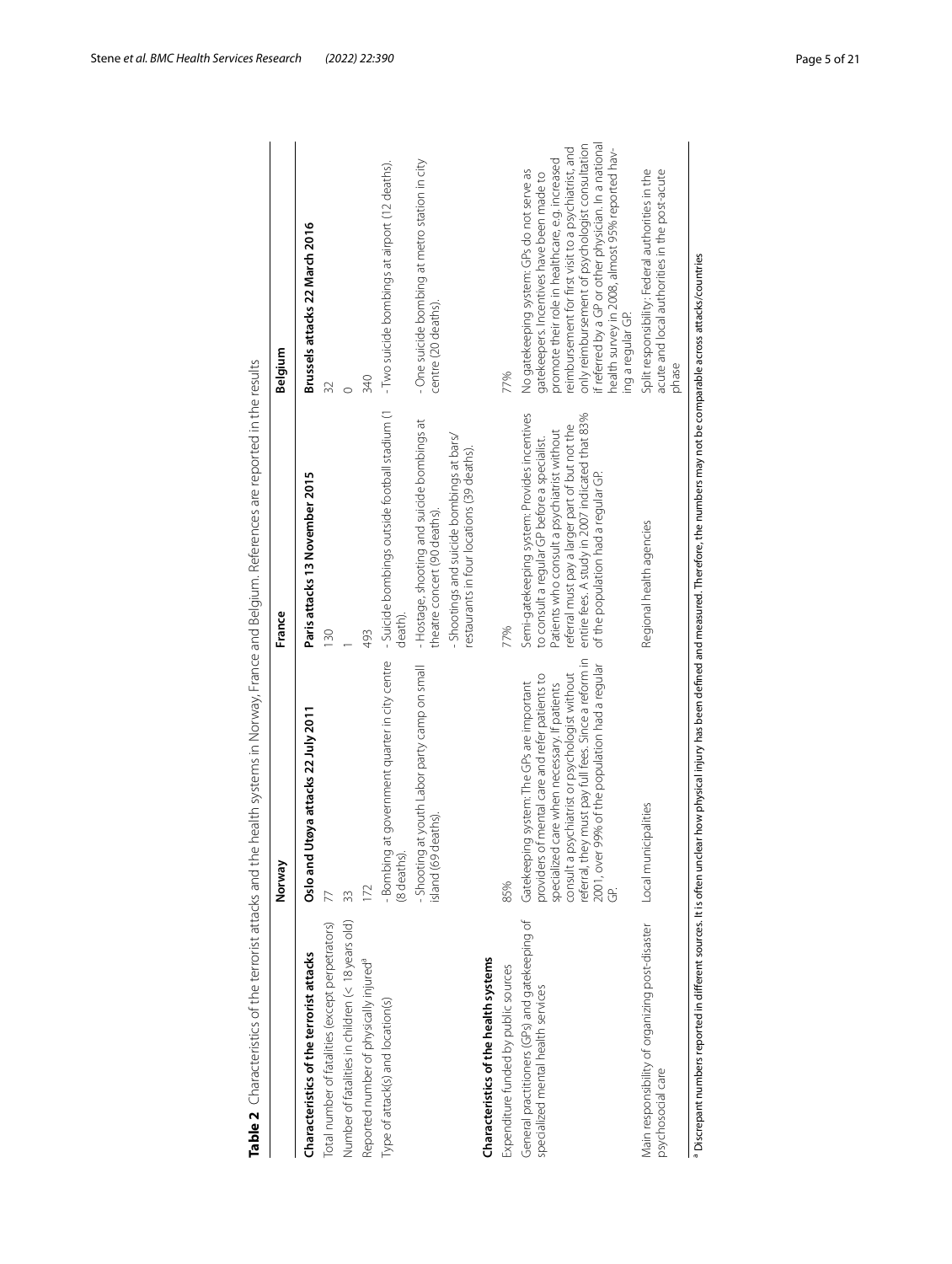<span id="page-5-0"></span>

| 112211                                                                                                           |                                   |
|------------------------------------------------------------------------------------------------------------------|-----------------------------------|
|                                                                                                                  |                                   |
|                                                                                                                  |                                   |
|                                                                                                                  |                                   |
|                                                                                                                  |                                   |
|                                                                                                                  |                                   |
|                                                                                                                  |                                   |
| social care response, Oslo and Utøya 22 July 2011 attacks, Norway. Acute = first hours/days after attacks. Mediu |                                   |
|                                                                                                                  |                                   |
|                                                                                                                  |                                   |
|                                                                                                                  |                                   |
|                                                                                                                  |                                   |
|                                                                                                                  |                                   |
|                                                                                                                  |                                   |
|                                                                                                                  |                                   |
|                                                                                                                  |                                   |
|                                                                                                                  |                                   |
|                                                                                                                  |                                   |
|                                                                                                                  |                                   |
|                                                                                                                  |                                   |
|                                                                                                                  |                                   |
|                                                                                                                  |                                   |
|                                                                                                                  |                                   |
|                                                                                                                  |                                   |
|                                                                                                                  |                                   |
| ،<br>4ء صد                                                                                                       | Ï<br>i<br>S                       |
| $\frac{4}{3}$                                                                                                    | $\frac{1}{2}$<br>l<br>1           |
| $\sim$                                                                                                           | j                                 |
|                                                                                                                  |                                   |
| $\frac{1}{2}$                                                                                                    |                                   |
|                                                                                                                  | $\overline{\phantom{a}}$<br>$-$ m |

| Timing | Target population                                                                                                                                                    | Providers                                                                                                                                                                                                                                                                                                                                                                                                                     | Description of psychosocial care                                                                                                                                                                                                                                                                                                                                                                                                                                                                                                                                                                      | References   |
|--------|----------------------------------------------------------------------------------------------------------------------------------------------------------------------|-------------------------------------------------------------------------------------------------------------------------------------------------------------------------------------------------------------------------------------------------------------------------------------------------------------------------------------------------------------------------------------------------------------------------------|-------------------------------------------------------------------------------------------------------------------------------------------------------------------------------------------------------------------------------------------------------------------------------------------------------------------------------------------------------------------------------------------------------------------------------------------------------------------------------------------------------------------------------------------------------------------------------------------------------|--------------|
| Acute  | Anyone affected by the attacks.                                                                                                                                      | crisis teams. In Oslo, there was a multidisciplinary<br>standby crisis service at the out-of-hours primary<br>needed, e.g., from psychiatric clinics. Ambulance<br>Municipal primary care based multidisciplinary<br>care centre that could alert other personnel if<br>crew and health personnel at the attack sites.                                                                                                        | Municipal multidisciplinary crisis teams across the<br>country provided acute psychosocial care to vic-<br>tims of the attacks and their relatives/close ones,<br>shock reactions and at-site crisis response based<br>(sense of safety, calming, sense of self- and com-<br>as the survivors, their families and the bereaved<br>on Hobfoll's principles of psychological first aid<br>Norway. Immediate support for psychosocial<br>lived geographically spread in all regions of<br>munity efficacy, connectedness, hope)                                                                          | [21, 38, 54] |
| Acute  | Ministerial employees affected by the bomb and<br>their relatives. Overall 310 were at work. In total,<br>there were around 3500 employees.                          | Occupational health services of the Ministries<br>with specialist support.                                                                                                                                                                                                                                                                                                                                                    | the site of the bombing, where they were offered<br>A drop-in crisis centre for ministerial employees<br>support in groups. Information meetings were<br>and their relatives was set up at a hotel nearby<br>defusing to alleviate acute stress as well as<br>arranged.                                                                                                                                                                                                                                                                                                                               | [38, 57]     |
| Acute  | and their families, and families of the 69 persons<br>young adults)<br>Survivors of the Utøya youth camp attack (495<br>survivors, mostly adolescents and<br>killed. | there was access to medical doctors, psychiatrists,<br>a chaplain and staff from the social services, with<br>composed of a medical officer for health (MOH),<br>Primary care crisis team of affected municipality<br>bality, personnel from nearby psychiatric clinics<br>assistance from crisis team in neighbor munici-<br>and paramedics. At the provisional crisis centre<br>psychologists, nurses, a chaplain and imam. | checks at this provisional crisis centre. It was open<br>hotel nearby the Utøya island as a crisis centre. A<br>response was organized from 02 a.m. on 23 July<br>(around 7 h after the shooting ended), compris-<br>Acute psychosocial care and psychological first<br>more comprehensive psychosocial emergency<br>ing sessions with group counselling, individual<br>counselling, information meetings and health<br>coordinator responsibility and requisitioned a<br>aid. In the first hours, the MOH, who was also<br>a regular GP in the affected municipality, had<br>until 1 p.m. on July 26 | [38, 58]     |
| Acute  | Relatives of the severely injured.                                                                                                                                   | psychologists, nurses, social workers, clerical staff<br>Multidisciplinary psychosocial crisis team at Oslo<br>of adult and child & adolescent psychiatrists,<br>University Hospital (OUH) Ullevål composed<br>and a chaplain.                                                                                                                                                                                                | Separate crisis centres were established for rela-<br>tives of survivors and relatives of the deceased/<br>missing persons to provide acute psychosocial<br>care and information.                                                                                                                                                                                                                                                                                                                                                                                                                     | [38]         |
| Acute  | Relatives of missing persons and the deceased.                                                                                                                       | Rikshospitalet. In addition, there was a police-run<br>crisis centre which was initially at a police station,<br>Multidisciplinary psychosocial crisis team at OUH<br>next moved to a hotel in city centre the day after<br>the attacks.                                                                                                                                                                                      | See above. OUH Rikshospitalet is at a different<br>location in Oslo than Ullevål.                                                                                                                                                                                                                                                                                                                                                                                                                                                                                                                     | $[38]$       |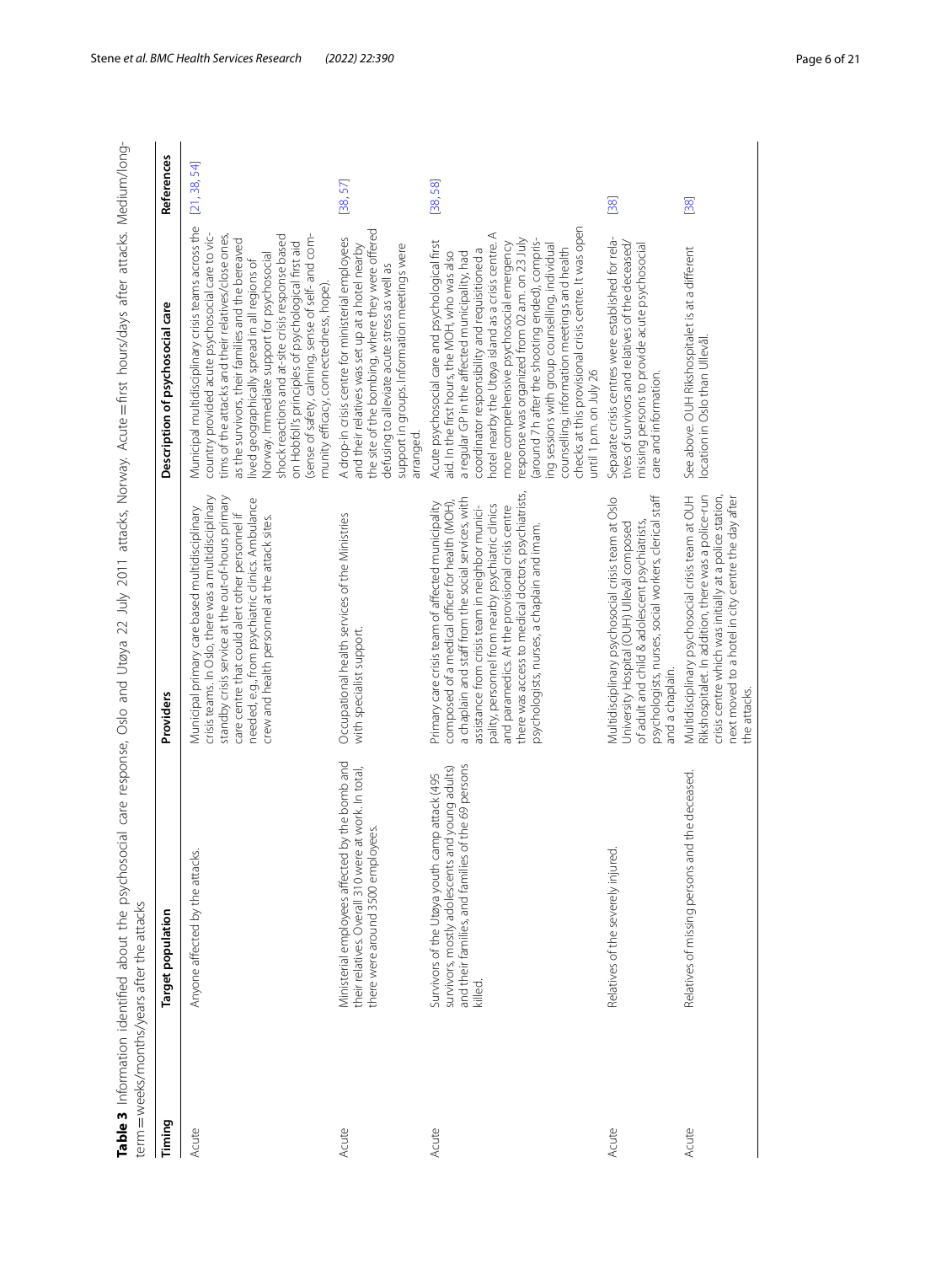| Table 3 (continued)<br>Timing | Target population                                                                              | Providers                                                                                                                                                                                                                                                                                                                                                         | Description of psychosocial care                                                                                                                                                                                                                                                                                                                                                                                                                                                                                                                                                                                                                                                               | References |
|-------------------------------|------------------------------------------------------------------------------------------------|-------------------------------------------------------------------------------------------------------------------------------------------------------------------------------------------------------------------------------------------------------------------------------------------------------------------------------------------------------------------|------------------------------------------------------------------------------------------------------------------------------------------------------------------------------------------------------------------------------------------------------------------------------------------------------------------------------------------------------------------------------------------------------------------------------------------------------------------------------------------------------------------------------------------------------------------------------------------------------------------------------------------------------------------------------------------------|------------|
| Acute/Medium/long-term        | Non-organised voluntary helpers in boats or at<br>the Utøya camp site                          | by a team of health personnel and group sessions<br>nurse and public health nurse dispatched to the<br>council premises in Hole municipality attended<br>led by a psychiatrist and a clinical social worker.<br>camp site the first 2 days following the attacks.<br>Next, there was a drop-in arrangement at the<br>Team composed of a psychiatrist, psychiatric | Meetings were arranged at the camp site café the<br>chiatric centre (psychiatrist). Weekly sessions were<br>follow-up was originally planned through the first<br>held for approx. 20-30 participants at a time. This<br>social worker) set up groups for regular follow-up<br>3 months after the attacks, but the group wished<br>3 weeks, there was a drop-in arrangement at the<br>unteers. A week after the Utøya attack, the head<br>council premises in Hole municipality for all vol-<br>in conjunction with the head of a close-by psy-<br>2 days following the attacks. Over the following<br>of the local municipality's crisis team (clinical<br>to continue with monthly sessions. | $[38]$     |
| Medium/long-term              | Anyone affected by the attacks.                                                                | Municipal multidisciplinary crisis teams, regular<br>GPs, specialized mental health services                                                                                                                                                                                                                                                                      | trolled re-exposure. Watchful waiting as described<br>active interventions). If needed, referral to special-<br>persons with some symptoms not (yet) receiving<br>Movement Desensitization Reprocessing (EMDR)<br>were to be pursued as well as facilitation of con-<br>A general principle of using the lowest effective<br>in the NICE guidelines (i.e., regularly monitoring<br>level of care. Principles of psychological first aid<br>ized treatment by regular GP. Trauma-focused<br>Cognitive Behavioral Therapy (TF-CBT) or Eye<br>were recommended if there was a need for<br>specialized treatment of PTSD.                                                                          | [38, 54]   |
| Medium/long-term              | Ministerial employees affected by the bomb in<br>the governmental quarter and their relatives. | psychologists. Regular GPs to issue sick leaves or<br>referrals to specialized mental health services if<br>support from national health authorities and<br>Occupational health services, with specialist<br>needed                                                                                                                                               | take part in the workplace community with other<br>corporate model: to get back to normal early and<br>colleagues present at the bombing, which aimed<br>a screening assessment and at least three follow-<br>ups after 3-4 weeks, 3-4 months and 12 months.<br>factors were emphasized in the selection of this<br>exposed employees to a consultation including<br>generally to be issued by their regular GPs. Two<br>psychiatric services and/or sick leaves, this was<br>If there was a need for referrals to specialized<br>The occupational health services invited the<br>at their workplace.                                                                                          | $[38]$     |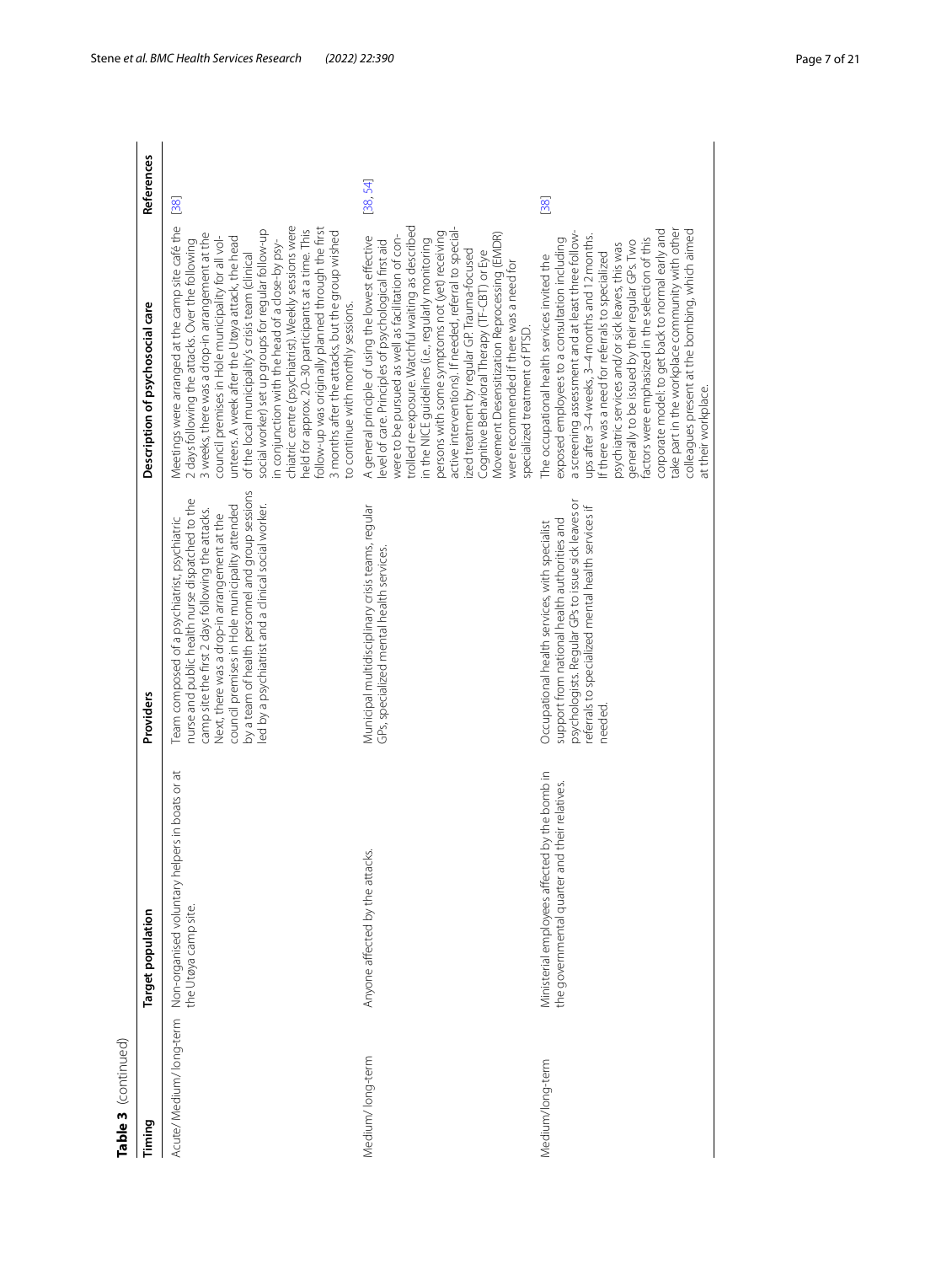| Table 3 (continued) |                                                                 |                                                                                                                                                                      |                                                                                                                                                                                                                                                                                                                                                                                                                                                                                                                                                                                                                                                                                                                                                                                                                                                                                                                                                                                                                                                                                                                                                                                                                                                                                                                                                                                                       |                     |
|---------------------|-----------------------------------------------------------------|----------------------------------------------------------------------------------------------------------------------------------------------------------------------|-------------------------------------------------------------------------------------------------------------------------------------------------------------------------------------------------------------------------------------------------------------------------------------------------------------------------------------------------------------------------------------------------------------------------------------------------------------------------------------------------------------------------------------------------------------------------------------------------------------------------------------------------------------------------------------------------------------------------------------------------------------------------------------------------------------------------------------------------------------------------------------------------------------------------------------------------------------------------------------------------------------------------------------------------------------------------------------------------------------------------------------------------------------------------------------------------------------------------------------------------------------------------------------------------------------------------------------------------------------------------------------------------------|---------------------|
| Timing              | Target population                                               | Providers                                                                                                                                                            | Description of psychosocial care                                                                                                                                                                                                                                                                                                                                                                                                                                                                                                                                                                                                                                                                                                                                                                                                                                                                                                                                                                                                                                                                                                                                                                                                                                                                                                                                                                      | References          |
| Medium/long-term    | Survivors of the Utøya youth camp attack and<br>their families. | specialized health personnel as outlined by the<br>Municipal multidisciplinary crisis teams, desig-<br>nated contact persons, other primary care or<br>municipality. | 3 months and 1 year after the attack. If the contact<br>nstrument was developed based on experiences<br>practical, educational and social support to youth<br>affected by the attacks. Moreover, during the first<br>at least 1 year after the attack and include screen-<br>person was not a health practitioner, he/she was<br>to make sure that such screening was performed<br>frequent early on and eventually adapted to per-<br>adapted to the municipality's available resources<br>would ensure continuity in the follow-up, which<br>sonal need. The follow-up was to be maintained<br>sent to schools and universities on facilitation of<br>from school shootings, the 9/11 terrorist attacks<br>and support. Furthermore, that the contact was<br>and competence. Recommendations were also<br>ing assessments to be conducted at 5-6 weeks,<br>and Hurricane Katrina. The follow-up was to be<br>the survivors of the Utøya attack. It was recom-<br>specialized treatment if needed. The screening<br>for the bereaved and one-day reunions for the<br>18 months, weekend reunions were organized<br>mended that each survivor was given a desig-<br>hated contact person in the municipality that<br>The municipalities should proactively contact<br>focused on stabilization, practical assistance<br>by a health practitioner that could refer to<br>survivors and their families. | $[38, 57, 59 - 62]$ |
|                     |                                                                 |                                                                                                                                                                      |                                                                                                                                                                                                                                                                                                                                                                                                                                                                                                                                                                                                                                                                                                                                                                                                                                                                                                                                                                                                                                                                                                                                                                                                                                                                                                                                                                                                       |                     |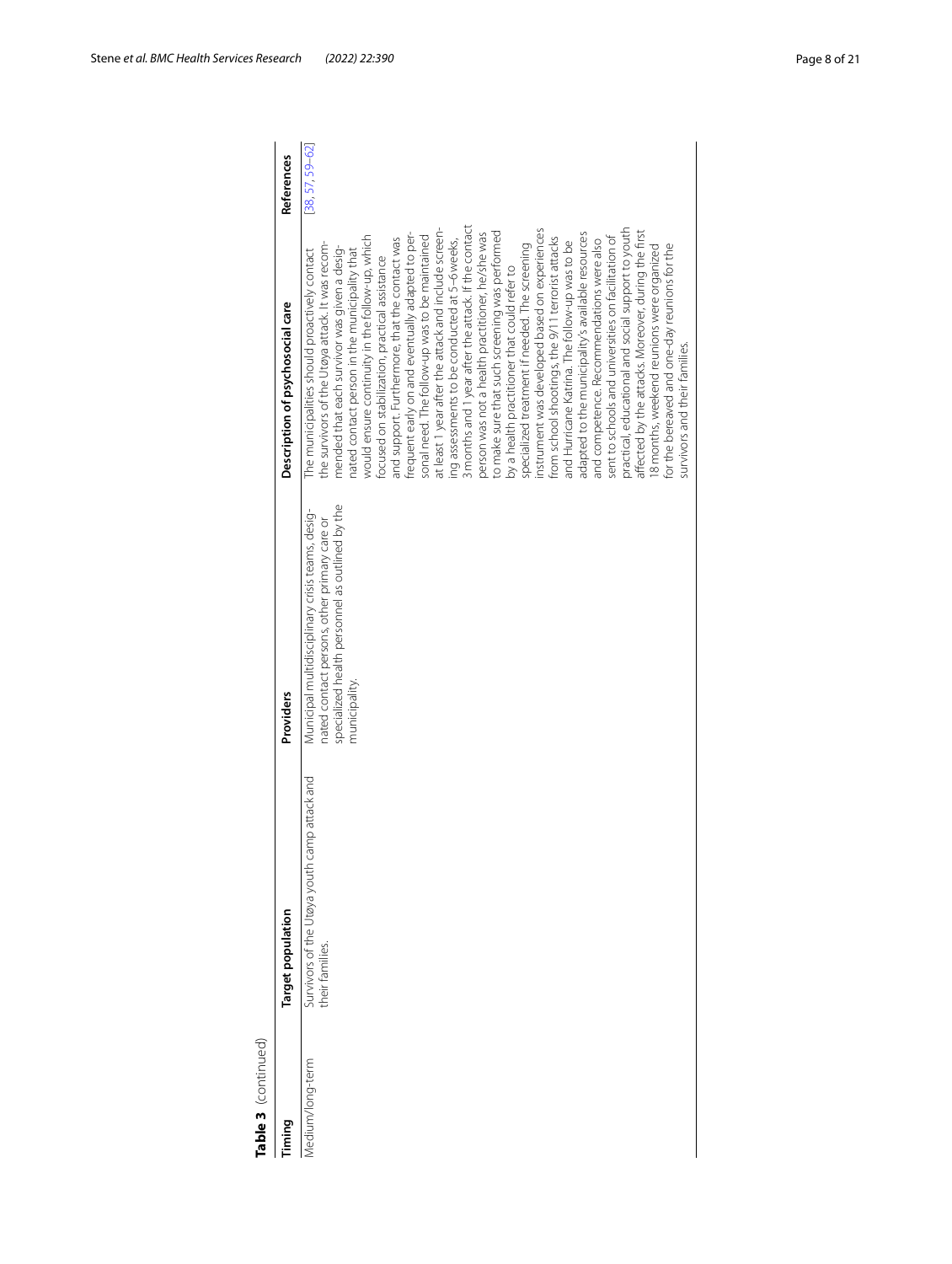<span id="page-8-0"></span>

| ך<br>כ<br>م/<br>م                                                                                               |  |
|-----------------------------------------------------------------------------------------------------------------|--|
| l                                                                                                               |  |
| i-term = wee                                                                                                    |  |
|                                                                                                                 |  |
|                                                                                                                 |  |
|                                                                                                                 |  |
|                                                                                                                 |  |
|                                                                                                                 |  |
|                                                                                                                 |  |
|                                                                                                                 |  |
|                                                                                                                 |  |
|                                                                                                                 |  |
|                                                                                                                 |  |
|                                                                                                                 |  |
|                                                                                                                 |  |
|                                                                                                                 |  |
|                                                                                                                 |  |
|                                                                                                                 |  |
|                                                                                                                 |  |
|                                                                                                                 |  |
|                                                                                                                 |  |
|                                                                                                                 |  |
| ocial care response. Paris 13 November 2015 attacks, France. Acute = first hours/days after attacks. Medium/lon |  |
|                                                                                                                 |  |
|                                                                                                                 |  |
|                                                                                                                 |  |
|                                                                                                                 |  |
|                                                                                                                 |  |
|                                                                                                                 |  |
|                                                                                                                 |  |
|                                                                                                                 |  |
|                                                                                                                 |  |
|                                                                                                                 |  |
|                                                                                                                 |  |
|                                                                                                                 |  |
|                                                                                                                 |  |
|                                                                                                                 |  |
| c<br>1<br>1<br>1<br>1<br>1<br>1<br>1<br>1<br>1<br>1<br>1<br>1<br>1<br>1<br>1<br>1<br>1<br>1                     |  |
|                                                                                                                 |  |
| l                                                                                                               |  |
| i<br>Sisa                                                                                                       |  |
| ة<br>ا                                                                                                          |  |
|                                                                                                                 |  |
|                                                                                                                 |  |
|                                                                                                                 |  |

| Timing       | larget population                                                                                                                                                                         | Providers                                                                                                                                                                                                                                                                                                                                                                                                                                               | Description of psychosocial care                                                                                                                                                                                                                                                                                                                                                                                                                                                                                                                                                                                                                                                                                                                                                                                                                                                                                                                                                                                                                 | References  |
|--------------|-------------------------------------------------------------------------------------------------------------------------------------------------------------------------------------------|---------------------------------------------------------------------------------------------------------------------------------------------------------------------------------------------------------------------------------------------------------------------------------------------------------------------------------------------------------------------------------------------------------------------------------------------------------|--------------------------------------------------------------------------------------------------------------------------------------------------------------------------------------------------------------------------------------------------------------------------------------------------------------------------------------------------------------------------------------------------------------------------------------------------------------------------------------------------------------------------------------------------------------------------------------------------------------------------------------------------------------------------------------------------------------------------------------------------------------------------------------------------------------------------------------------------------------------------------------------------------------------------------------------------------------------------------------------------------------------------------------------------|-------------|
| Acute        | Individuals who were in the unsecure areas of the<br>attacks: 381 according to report.                                                                                                    | the Paris Fire Brigade, civil security associations (e.g.,<br>The first responders, including 430 firefighters from<br>police, gendarmerie (military police) and the SAMU<br>the Civil Protection, Red Cross, Order of Malta), the<br>(emergency medical services/paramedics).                                                                                                                                                                          | to non-injured persons in the areas of the attacks and<br>The first responders provided psychosocial support<br>collected information about their identity, as far as<br>possible.                                                                                                                                                                                                                                                                                                                                                                                                                                                                                                                                                                                                                                                                                                                                                                                                                                                               | [63]        |
| Acute/medium | Survivors, their families, the bereaved, witnesses and<br>others affected by the attacks.                                                                                                 | Emergency psychosocial support units (CUMPs) from<br>psychosocial care in crisis. The CUMPs are headed by<br>and connected to the SAMU. They are composed of<br>voluntary health professionals such as psychiatrists,<br>national network of CUMPs. Every department has<br>psychologists and nurses trained to provide early<br>a CUMP organized by the regional health agency<br>Paris and other departments in France. There is a<br>a psychiatrist. | the Health Emergency Medical Centre coordinated the<br>The city of Paris held information campaigns, and peo-<br>ple affected by the attacks could come spontaneously<br>about access to healthcare after the acute phase. They<br>other mental health disorders. On 14 November 2015,<br>CUMPs conduct defusing to alleviate acute stress and<br>School and the Legal and Forensic Medicine Institute.<br>posttraumatic stress reactions. They usually intervene<br>e.g., GPs or psychiatrists in order to prevent PTSD and<br>attacks, 316 practitioners from the CUMPs intervened,<br>i.e., approximately 1/5 of the CUMP practitioners that<br>only during the first month, and provide information<br>standardized assessments to assess the risk of future<br>established in two Parisian town halls, at the Military<br>to receive consultations. In the first 20 days after the<br>organization of psychological support. CUMPs were<br>may assist in accessing appropriate follow-up with,<br>could potentially be mobilized in France. | $[63 - 67]$ |
| Acute        | affected<br>involved (injured, life threatened or in contact with<br>646 persons impacted by the attacks: 424 directly<br>dead victims), and 222 bereaved or indirectly<br>by the attacks | a provisory psychological care set-up at the Hotel-Dieu<br>Psychiatrists, psychologists and CUMP practitioners at<br>to the terrorist attacks. Collaboration with emergency<br>Hospital in the centre of Paris, organized in response<br>doctors at the hospital                                                                                                                                                                                        | chological care set-up remained open approximately 4<br>services which could facilitate the provision of psycho-<br>psychological care set-up was located next to somatic<br>and mental health consequences of the attacks could<br>was also a forensic unit in this hospital where physical<br>logical care in addition to treatment of injuries. There<br>Psychological care was typically provided by pairs of<br>be recorded for legal purposes. This post-attack psy-<br>psychiatrists and psychologists at the hospital. The<br>weeks after the attacks.                                                                                                                                                                                                                                                                                                                                                                                                                                                                                   | [67]        |
| Long-term    | Survivors and the bereaved from the attacks.                                                                                                                                              | CUMP practitioners.                                                                                                                                                                                                                                                                                                                                                                                                                                     | of the Bataclan theatre 1 year after the attacks, CUMP<br>At the anniversary of the attacks and the re-opening<br>practitioners were present to provide psychosocial<br>care if needed.                                                                                                                                                                                                                                                                                                                                                                                                                                                                                                                                                                                                                                                                                                                                                                                                                                                          | [68]        |
| Long-term    | Victims of the attacks.                                                                                                                                                                   | Institute ("I'Institut National d'Aide Aux Victimes et de<br>Médiation (INAVEM)", today named France Victimes).<br>French Victim support associations that were mem-<br>bers of the French Victim Support and Mediation                                                                                                                                                                                                                                 | the victims. They additionally offered consultations for<br>members of the French Victim Support and Media-<br>tion Institute offered free psychological support to<br>The French Victim support associations that were<br>egal or social support.                                                                                                                                                                                                                                                                                                                                                                                                                                                                                                                                                                                                                                                                                                                                                                                               | [69,70]     |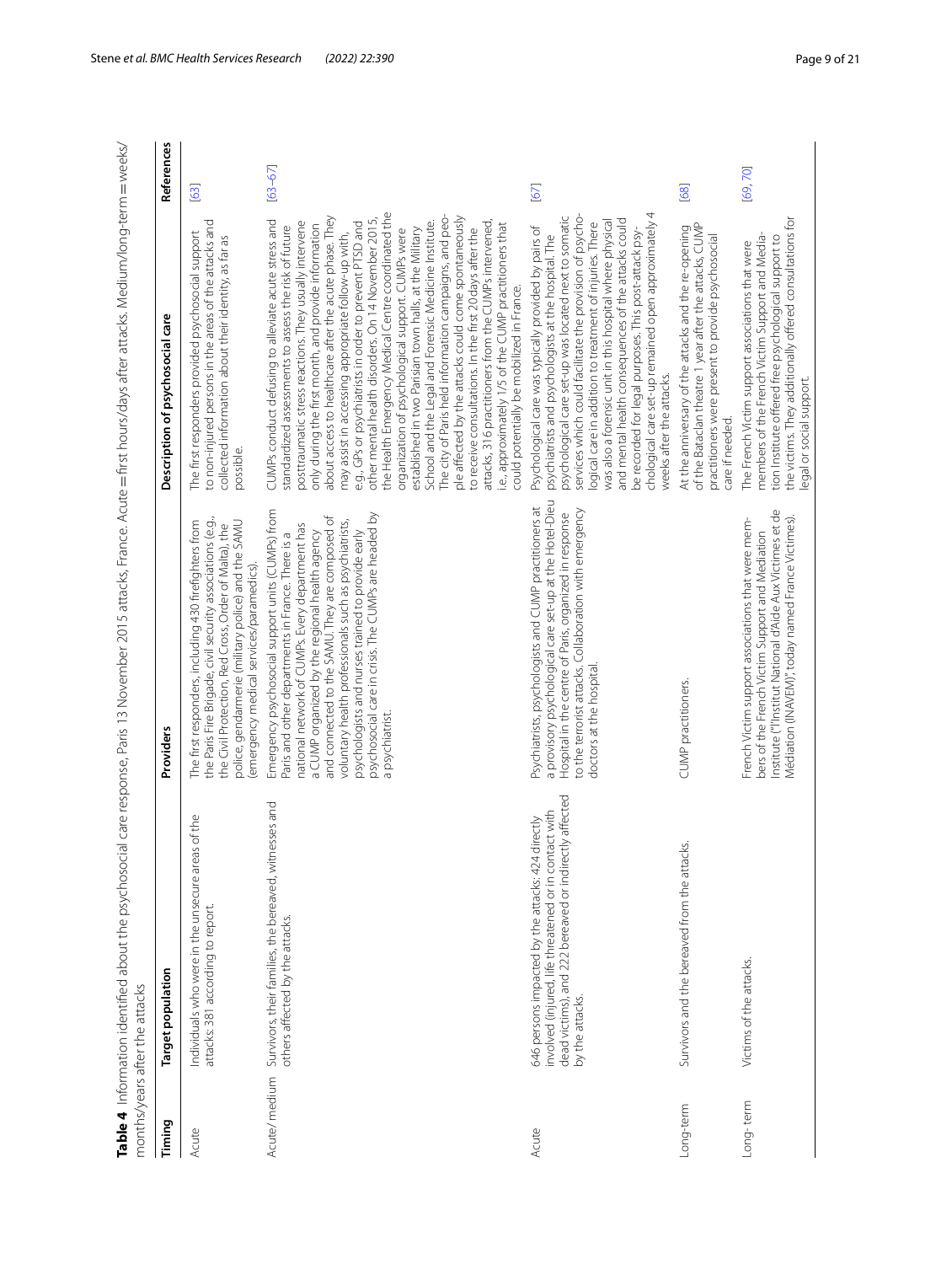| t<br>ı |  |
|--------|--|
| ٦      |  |
|        |  |

| Table 4 (continued) |                                                                                                                                                                                                                                                                                                                                  |                                                                                                                                                               |                                                                                                                                                                                                                                                                                                                                                                                  |            |
|---------------------|----------------------------------------------------------------------------------------------------------------------------------------------------------------------------------------------------------------------------------------------------------------------------------------------------------------------------------|---------------------------------------------------------------------------------------------------------------------------------------------------------------|----------------------------------------------------------------------------------------------------------------------------------------------------------------------------------------------------------------------------------------------------------------------------------------------------------------------------------------------------------------------------------|------------|
| iming               | Target population                                                                                                                                                                                                                                                                                                                | Providers                                                                                                                                                     | Description of psychosocial care                                                                                                                                                                                                                                                                                                                                                 | References |
| ong-term            | Those directly exposed to the attacks with physical or Mental health practitioners in the public health ser-<br>ound by civil union, ascendants and descendants up<br>ives of injured survivors (spouse, cohabiting partner<br>osychological sequelae, the bereaved, and the rela-<br>o the third degree, brothers and sisters). | vices, in the private sector participating in the public<br>health services, and in the liberal private sector (e.g.,<br>private practices, private clinics). | Patients could be referred by their general practition-<br>[70]<br>ers, the CUMP or associations like France Victimes and<br>medications could be fully reimbursed during 2 years,<br>rists and medication if needed. These consultations/<br>receive fully reimbursed consultations with psychia-<br>jiven that it was requested within 10 years after the<br>errorist attacks. |            |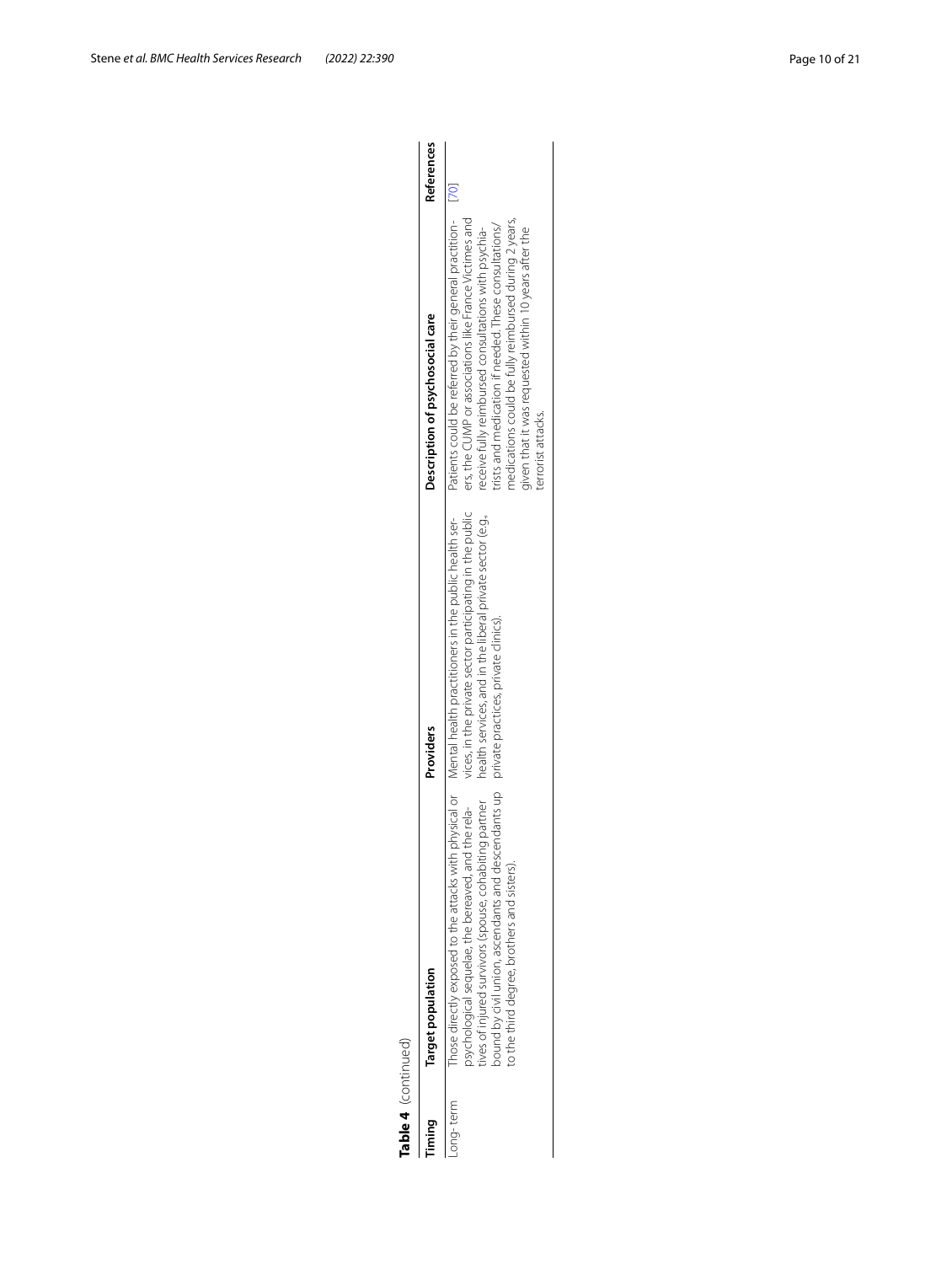<span id="page-10-0"></span>**Table 5** Information identified about the psychosocial care response, Brussels 22 March 2016 attacks, Belgium. Acute=first hours/ days after attacks. Medium/long-term = weeks/months/years after the attacks

| <b>Timing</b> | <b>Target population</b>                    | <b>Providers</b>                                                                                                                                                                                                                                                                                                                                                                                                                  | Description of psychosocial care                                                                                                                                                                                                                                                                                                                                                                                                                                                                                                                                                                                                                                                                                                                                                                                                                                                                                                                                                                                                                                                                                                                                                                                                                                                                                                                                                                                                                                                                                                                                                                                                                                                                                                                                                                                                                               | References |
|---------------|---------------------------------------------|-----------------------------------------------------------------------------------------------------------------------------------------------------------------------------------------------------------------------------------------------------------------------------------------------------------------------------------------------------------------------------------------------------------------------------------|----------------------------------------------------------------------------------------------------------------------------------------------------------------------------------------------------------------------------------------------------------------------------------------------------------------------------------------------------------------------------------------------------------------------------------------------------------------------------------------------------------------------------------------------------------------------------------------------------------------------------------------------------------------------------------------------------------------------------------------------------------------------------------------------------------------------------------------------------------------------------------------------------------------------------------------------------------------------------------------------------------------------------------------------------------------------------------------------------------------------------------------------------------------------------------------------------------------------------------------------------------------------------------------------------------------------------------------------------------------------------------------------------------------------------------------------------------------------------------------------------------------------------------------------------------------------------------------------------------------------------------------------------------------------------------------------------------------------------------------------------------------------------------------------------------------------------------------------------------------|------------|
| Acute         | Victims, their fami-<br>lies and witnesses. | The Federal Administration for Public Health<br>(FOD Healthcare), the centre for crisis psychology<br>of the federal service of defense, the services of<br>the municipalities, with assistance from the local<br>police services, and victim support organizations.<br>The Red Cross and companies struck by the<br>attack (e.g., the airport) were also important in<br>the organization and provision of psychosocial<br>care. | In the acute phase, the psychosocial assistance<br>network of the local municipality was called for.<br>This network was composed of different local<br>services and was in charge of the psychosocial care<br>in reception centres for non-injured victims and<br>relatives of the victims organized at the municipal<br>level. The psychosocial assistance was catego-<br>rized into basic assistance (including sheltering<br>if needed), information, emotional and social<br>support, practical help and healthcare in case of<br>health problems. The federal services for public<br>health should appoint a psychosocial manager to<br>coordinate the psychosocial care response. In case<br>of large-scale events, specialized assistance above<br>local level should be provided on, e.g., collection<br>and treatment of information (concerning victims)<br>in a central information point, acute psychosocial<br>care, phone lines for affected people and relatives,<br>collaboration and information exchange with the<br>Disaster Victim Identification team of the federal<br>police and eventual support in the reception<br>structures. From 2 p.m. on the day of the Brussels<br>attacks, a reception centre for the close ones of vic-<br>tims was opened at a military hospital. Representa-<br>tives from the medical services, the police, the<br>defense and the legal authorities were present at<br>the centre. During the acute phase, the main coor-<br>dination of the psychosocial care was at the federal<br>level. The Red Cross assisted with the organization.<br>There is a psychosocial intervention plan which<br>has two phases: an acute phase and a long-term<br>phase. A part of this plan is that the centre for crisis<br>psychology of the federal service of defense gives<br>psychosocial support during crisis. | [56, 71]   |
| Acute         |                                             | General population. Cities and municipalities.                                                                                                                                                                                                                                                                                                                                                                                    | On a local level, the cities and municipalities were<br>responsible for providing support. This could for<br>example be to set up a centre for first psychosocial<br>aid, in cooperation with the police.                                                                                                                                                                                                                                                                                                                                                                                                                                                                                                                                                                                                                                                                                                                                                                                                                                                                                                                                                                                                                                                                                                                                                                                                                                                                                                                                                                                                                                                                                                                                                                                                                                                      | [56]       |
|               |                                             | Long-term Victims and families. Community level (there are in total four, each<br>with own government: one in Brussels, as well<br>as a French-speaking, a Dutch-speaking and a<br>German-speaking).                                                                                                                                                                                                                              | In the long-term, the responsibility for the psy-<br>chosocial care after the attacks was transferred<br>from the federal level to the communities. The<br>public health department of the federal public<br>services was responsible for the organization of an<br>adequate transfer toward the local communities<br>that were competent to ensure necessary support<br>during the post-acute phase. A lack of long-term<br>psychosocial follow-up was reported, due to lack of<br>communication between the federal and the local<br>authorities, resulting in no overlap between acute<br>and long-term help.                                                                                                                                                                                                                                                                                                                                                                                                                                                                                                                                                                                                                                                                                                                                                                                                                                                                                                                                                                                                                                                                                                                                                                                                                                               | [72, 73]   |

## *Norway*

There were quite detailed documents on post-disaster psychosocial care issued from the public authorities both before and in response to the 2011 terrorist attacks in Norway (Additional file [1\)](#page-17-0). The texts were often formulated as recommendations to allow for fexibility for the local municipalities to adapt the provision of psychosocial care to their available resources. A new national guideline for psychosocial interventions in the context of crises, accidents and catastrophes had been developed shortly before the 22 July 2011 terrorist attacks [\[54\]](#page-19-15). It was published by the Norwegian Health Directorate in the immediate aftermath of the attacks, and outlined, e.g., principles for psychosocial care, roles and responsibilities of diferent actors in crises and catastrophes, relevant laws, needs for training and specifc sections on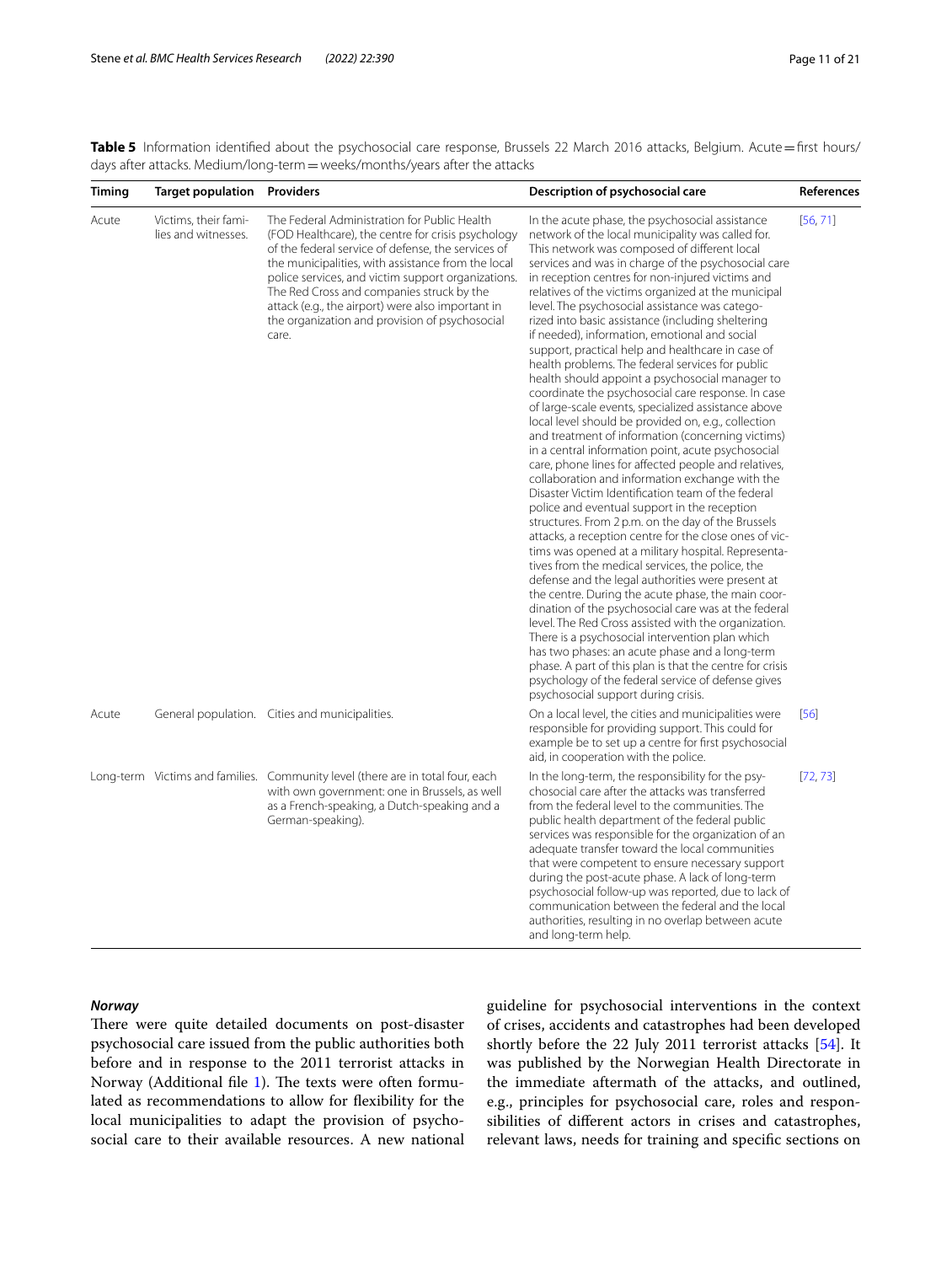care for children and adolescents, asylum seekers and refugees in the context of catastrophes. It referred to international guidelines and national guidelines in some other countries, and a Norwegian translation of the European Network for Traumatic Stress (TENTS) guidelines for psychosocial care following disasters was included as an Additional fle [1](#page-17-0). After the attacks, specifc recommendations were made concerning the content, target populations and providers of the psychosocial care response to the attacks  $[38]$ . They differed in some aspects to the national guideline developed prior to the attacks. Whereas the national guideline favored a principle of watchful waiting, the post-attack response included proactive follow-up of two target populations [\[38,](#page-18-26) [54](#page-19-15), [57](#page-19-18)]. The psychosocial care to other affected civilians who were not part of these target populations relied on the decision of the municipal crisis team or the urgency medical services in Oslo (Oslo Legevakt) or on self-referral.

The psychosocial care responses to the attacks included two distinctive models to anticipate the mental health risks and long-term follow-up of two highly exposed target groups (Table [3](#page-5-0)). A proactive primary care-based outreach model was outlined for the survivors of the shooting at the Utøya island youth camp and their families, whereas a corporate model efectuated by the occupational health services was outlined for the employees who were in the government quarter at the time of the bombing in Oslo [[38,](#page-18-26) [57\]](#page-19-18). Both models comprised screening assessments throughout at least 1 year after the attacks. As for the pre-attack plans, the municipalities were under statutory obligation to establish emergency medical plans, including psychosocial care [[74\]](#page-19-30). Primary care-based multidisciplinary crisis teams were to provide acute psychosocial care. It was up to the municipality to determine the composition of the crisis team. Among the professions frequently represented were medical doctors (typically GPs), psychiatric nurses, school nurses, social workers, psychologists, the police, and/or priests or other religious leaders [[75](#page-19-31)]. Some municipalities organized multidisciplinary crisis teams together. In general, the regular GPs who were part of the municipal health services would typically coordinate the long-term followup after crisis. However, the proactive outreach model designed after the 2011 attacks relied on the coordination and continuity of follow-up by designated contact persons. It was up to the municipalities to designate the contact persons who usually were someone other than the GP. This choice was based on research from the 2004 tsunami catastrophe where some survivors reported unmet needs for healthcare in a follow-up that was based on GPs [[76\]](#page-19-32). The Norwegian Red Cross assisted in the establishment of a national support group for and by those afected by the 22 July attacks in august 2011, around a month after the attack  $[38]$  $[38]$ . The support group provided peer support and worked for the rights and interests of those affected by the attacks. They were also important advisers for the Norwegian Directorate of Health in the monitoring and adaptation of long-term follow-up of those afected by the attacks [\[57\]](#page-19-18).

## *France*

The documents from the French health authorities were largely formulated as plans with quite detailed information on the organization of a national network of emergency psychosocial care units (CUMPs) before the attacks occurred. The organization of acute post-disaster psychosocial care and the training of its providers were outlined in a legal ordonnance in the public health code of the French Ministry of Health in 2014, i.e., the year preceding the Paris terrorist attacks [[64\]](#page-19-33), and addressed in national plans on the emergency medical responses to diferent types of crises, namely the "white plan" for the hospitals/health institutions and the "Orsan plan" for the health regions  $[65, 77]$  $[65, 77]$  $[65, 77]$  $[65, 77]$  $[65, 77]$ . The white plan referred to literature on experiences from prior terrorist attacks and catastrophes in France and comprised information sheets to afected individuals and screening schemes to evaluate the acute psychological reactions and need for follow-up [\[65](#page-19-34)]. According to a personal communication from a representative of the French ministries, the emergency medical response to terrorist attacks was additionally addressed in a confdential part of the security plan "ORSEC". We were therefore unable to examine if the latter also addressed the acute psychosocial care response. The actual psychosocial care response to the Paris November 2015 attacks was described in articles, yet there was limited information on the target populations for care  $[66, 67]$  $[66, 67]$  $[66, 67]$  $[66, 67]$ . The psychosocial care responses to the November attacks in Paris were based on experiences from prior terrorist attacks in France, including a multisite attack occurring 10 months earlier in the same area (e.g., against the Charlie Hebdo newspaper redaction) [\[8](#page-18-23)]. A national network of CUMPs organized by the regional health agencies (Agence régionale de Santé, ARS) under the auspices of the SAMU (emergency medical services) [[64\]](#page-19-33) had been developed in the aftermath of a terrorist attack in Paris in 1995  $[63]$  $[63]$ . There was a CUMP in every department composed of a team of volunteer psychiatrists, psychologists, nurses and other trained personnel. They provided psychological support in the immediate phase or within the frst month as well as information about access to other healthcare alternatives in the longer term. The CUMPs also issue medical certificates for psychological trauma [[65\]](#page-19-34). Due to the national network, several CUMPs could be activated in case of a mass casualty incident. Moreover, there was a national framework for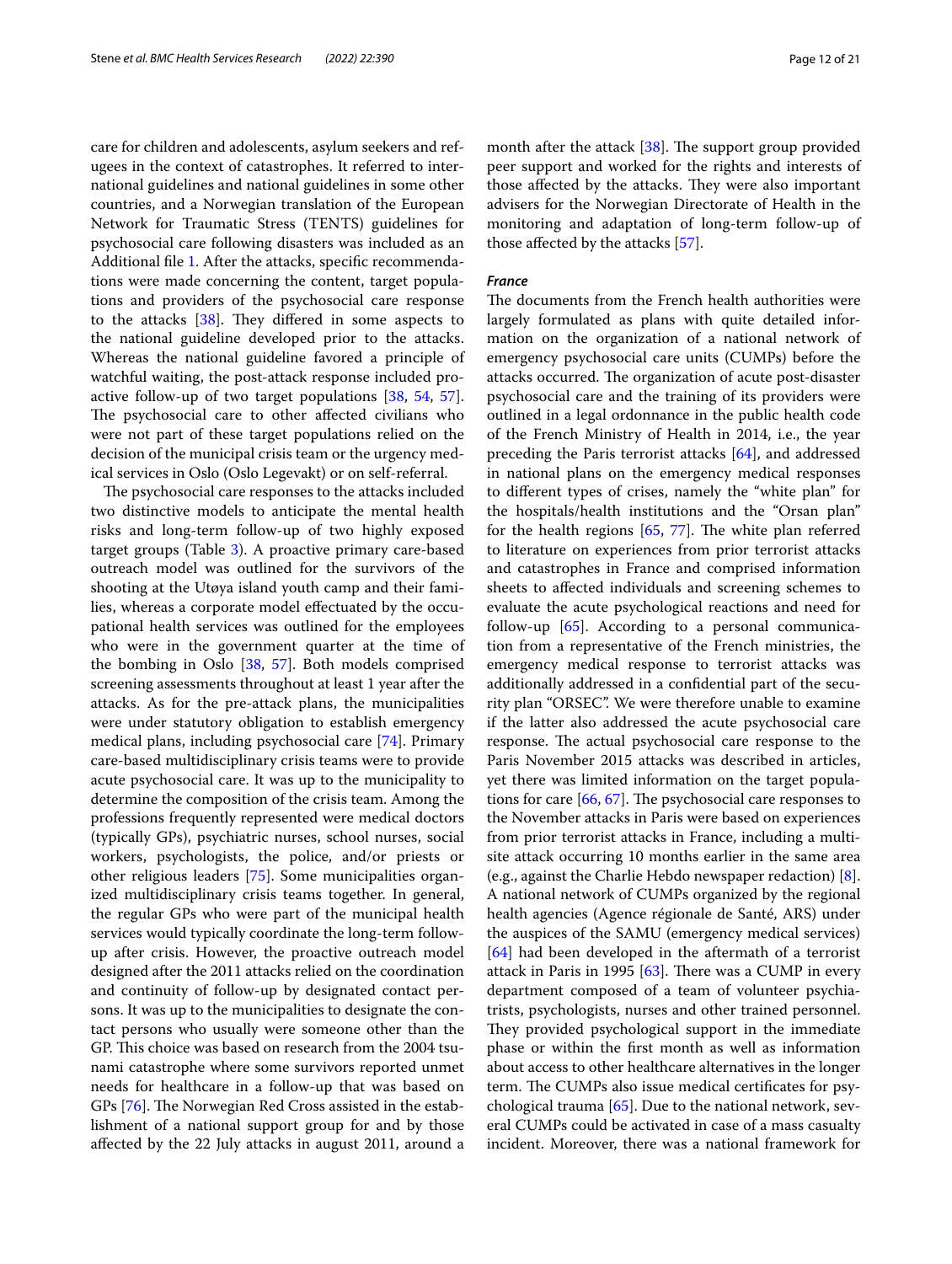training of CUMP practitioners [\[78\]](#page-20-0). After the attacks in November 2015, several CUMPs from Paris as well as other departments in France provided care in diferent locations in Paris (Table [4](#page-8-0)) [[66](#page-19-36)]. Even if the CUMPs usually intervene only during the frst month, they continued the follow-up for over a month in some cases after the November attacks [\[63](#page-19-22)]. Yet, we found no mention of any systematic long-term follow-up or screening assessments beyond a month. In addition to the acute psychosocial care provided by the CUMPs, a provisory psychosocial care unit was organized at a hospital in the city center and remained open the frst month after the November attacks  $[67, 79]$  $[67, 79]$  $[67, 79]$  $[67, 79]$  $[67, 79]$ . This hospital unit had been established in the wake of the January 2015 attacks in Paris. However, the hospital-based psychosocial care unit remained open longer after the November attacks compared to the January attacks. In the long-term, the victim support associations that were members of the French Victim Support and Mediation Institute ("l'Institut National d'Aide Aux Victimes et de Médiation (INAVEM)", today named France Victimes) offered free psychological consultations to victims of the terrorist attacks [\[69](#page-19-25), [70](#page-19-26)]. In 2016, following the Paris attacks, the new information system "SI-VIC" was developed to consolidate a single list of victims after terrorist attacks and other mass casualty incidents in order to facilitate the support of victims and make contact with their relatives as well as to visualize the impact of the event on the provision of care (number of hospital beds available) [[80\]](#page-20-2). SI-VIC was initiated by the French Health Ministry and managed by the Digital Health Agency. The SI-VIC system has an inter-ministerial function, integrating administrative procedures and the formal recognition of being a victim in addition to facilitating the delivery of healthcare.

## *Belgium*

The federal public health services in Belgium updated their psychosocial intervention plan approximately 2 months before the 22 March 2016 Brussels attacks [\[56](#page-19-17)]. This plan primarily focused on the set-up of reception centres and telephone lines in the acute phase and did not refer to international guidelines or research. We found little documentation of the psychosocial care provided in response to the attacks or its providers and target populations. However, a report from a Parliament audition 10 months after the Brussels attacks described that it was difficult to obtain sufficient information and psychosocial care, and that the roles and responsibilities of diferent actors in psychosocial care should be clarifed [\[73](#page-19-29)]. Furthermore, an ensuing report published in 2018 highlighted several recommendations for future psychosocial care, such as educating more professionals in psychotraumatology, establishing an expert centre and ensuring proactivity and continuity in the psychosocial care  $[72]$  $[72]$ . This report also described different providers of psychosocial care and support services, and referred to international guidelines. Hence, possible shortcomings in the pre-attack psychosocial care preparedness seem to have been emphasized in the health authorities' publications after the attack.

In the acute aftermath of the Brussels attacks, the local municipalities (communes) were in charge of setting up reception centres, including the possibility to stay overnight, while the federal services were responsible for the coordination of psychosocial care (Table [5\)](#page-10-0) [\[56](#page-19-17)]. Every municipality was responsible for integrating a psychosocial intervention plan in their general crisis plans. This comprises, e.g., the establishment of a psychosocial intervention plan network, the provision of places appropriate for providing care to afected individuals and their close ones, organizing the provision of information to the general population and those afected, planning transportation options towards reception centres and establishing agreements to resolve potential needs for meals, clothing, translators, medications, etc. The provinces and municipalities were also responsible for organizing trainings. The psychosocial assistance network of the local municipality, which was composed of diferent unspecifed local services, was in charge of the psychosocial care in the reception centres. In case of large-scale events, specialized assistance above local level should also be provided concerning, e.g., the collection and treatment of information on victims in a central information point, acute psychosocial care, phone lines for afected people and their relatives, collaboration and information exchange with the Disaster Victim Identifcation team of the federal police and eventual support in the reception structures. A psychosocial manager should be appointed to coordinate the psychosocial care response, while the Federal Inspector of Hygiene was responsible for the overall crisis coordination on behalf of the minister in charge of public health. The public health department of the federal public services was responsible for the organization of an adequate transfer toward the local communities to ensure necessary support during the post-acute phase.

On the day of the Brussels attacks, a reception centre for the ones close to the victims was opened at a military hospital [[71](#page-19-27)]. Representatives from the medical services, the police, the defense and the legal authorities were present at the centre. In the long term, the responsibility for the provision of psychosocial care was transferred to the community level [[56\]](#page-19-17). The reports of a lack of follow-up in the longer-term promoted the development and recognition of victim support associations [\[72,](#page-19-28) [73,](#page-19-29) [81](#page-20-3)].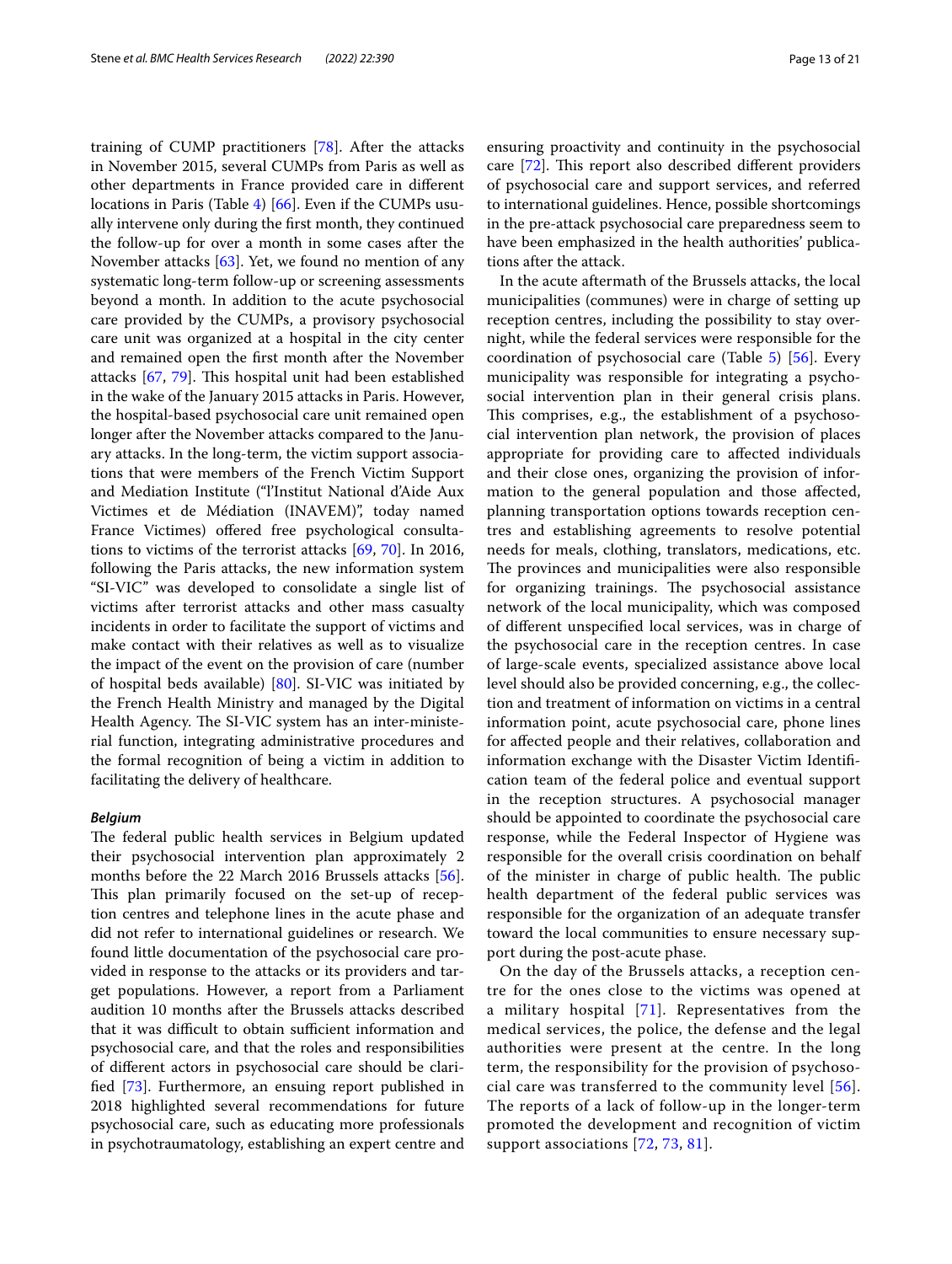In all three countries, telephone helplines were available and accessible for the general population, and NGOs such as the Red Cross contributed in the psychosocial care response.

## **Discussion**

Before the terrorist attacks under study occurred, all three countries had national plans or guidelines for the provision of post-disaster psychosocial care. In the immediate aftermath of the attacks, reception centres to provide acute psychosocial care were set up in all countries. Yet, the psychosocial care responses differed in terms of organization and content, particularly in the long-term. Furthermore, the availability and levels of details in the national plans, guidelines and other documentation of the psychosocial care responses varied between countries. The documents from the Norwegian Health Directorate were largely formulated as guidelines and recommendations and included particular descriptions of potentially vulnerable groups such as children and refugees. The documents from the French and Belgian health authorities were formulated as plans rather than guidelines or recommendations. Characteristics of the attacks, the exposed populations as well as the health system and other support systems of the country where they occur may be relevant to take into account when planning and implementing a psychosocial care response.

## **Psychosocial care responses according to characteristics of the attacks**

This study covered three large-scale, multi-site terrorist attacks. There were differences between the attacks which may possibly have impacted the psychosocial care responses.

The study demonstrates that the geographical context is of importance for the psychosocial care response. Firstly, the resources and availability of professionals trained for providing psychosocial care may vary between urban and rural locations. Secondly, the geographical context may infuence the facility of reaching and identifying exposed individuals. All the attacks under study struck the capital of their country, but the 2011 Norway attacks also involved a shooting spree on the small Utøya island in a rural municipality. The geographical limitation of the island made it possible to identify all those who had been directly exposed to the shooting spree on Utøya. This may have facilitated the implementation of a proactive outreach model. In France, the November 2015 attacks took place in various crowded places in the Paris urban area (suicide bombings outside football stadium, shootings at several cafes and restaurants and at a concert theater). In this context, survivors who were not seriously injured may have fed the scenes of the attacks before rescue personnel could identify them and offer psychosocial care. Consequently, access to care may for many have depended on self-referral. In this setting, information campaigns on the psychosocial care offers may be particularly important to reach individuals with or at risk of developing health problems after the attacks. This may also have been the case for the two attack sites in Brussels, Belgium (airport and metro station) and for the bombing in Oslo, Norway. Notwithstanding, the bombing in Oslo occurred in the government quarter in the midst of the summer vacation period. Those who were at work in the afected ministries were easily identifed. Therefore, it may have been more difficult to identify all the exposed individuals after the attacks in Paris and Brussel.

Moreover, previous experiences impact the psychosocial care response. Paris was struck by terrorist attacks in January and November within the same year. Some neighborhoods were heavily afected by both attacks. Consequently, the emergency psychosocial units had recent experiences with providing care in this area upon which they could draw valuable experiences from in the psychosocial care response to the November attacks [[66](#page-19-36), [67\]](#page-19-23). In contrast to France, Norway had no recent experiences with terrorist attacks. This may have contributed to the fact that new models for follow-up were developed in response to the attacks in Norway, while France applied emergency psychosocial care units that had been developed in response to and activated after previous terrorist attacks. This was also reflected in the fact that terrorist attacks were addressed more specifcally in the documents on psychosocial care responses in France also before the attacks, while in Norway and Belgium there was a broader focus on crises and catastrophes in general.

A particular feature of the 22 July Norway attacks in 2011 was that the terrorist survived and had a trial against him beginning 9 months after the attacks, lasting approximately 2 months  $[40]$  $[40]$ . The trial may have been a potent reminder of the attacks and possibly highly stressful for the survivors as many of them also testifed. It may thus have been particularly benefcious that the proactive outreach was to be pursued for at least a year, i.e., throughout the end of the trial, with a designated contact person to ensure continuity in the follow-up.

## **Psychosocial care responses according to characteristics of the exposed populations**

The psychosocial care response depends on characteristics of those who were exposed. In the Brussels attacks, two of the suicide bombings occurred at an international airport [\[35](#page-18-24)]. A signifcant number of those afected lived and potentially needed follow-up in diferent countries. The majority  $(18 \text{ of } 32)$  of the deceased were of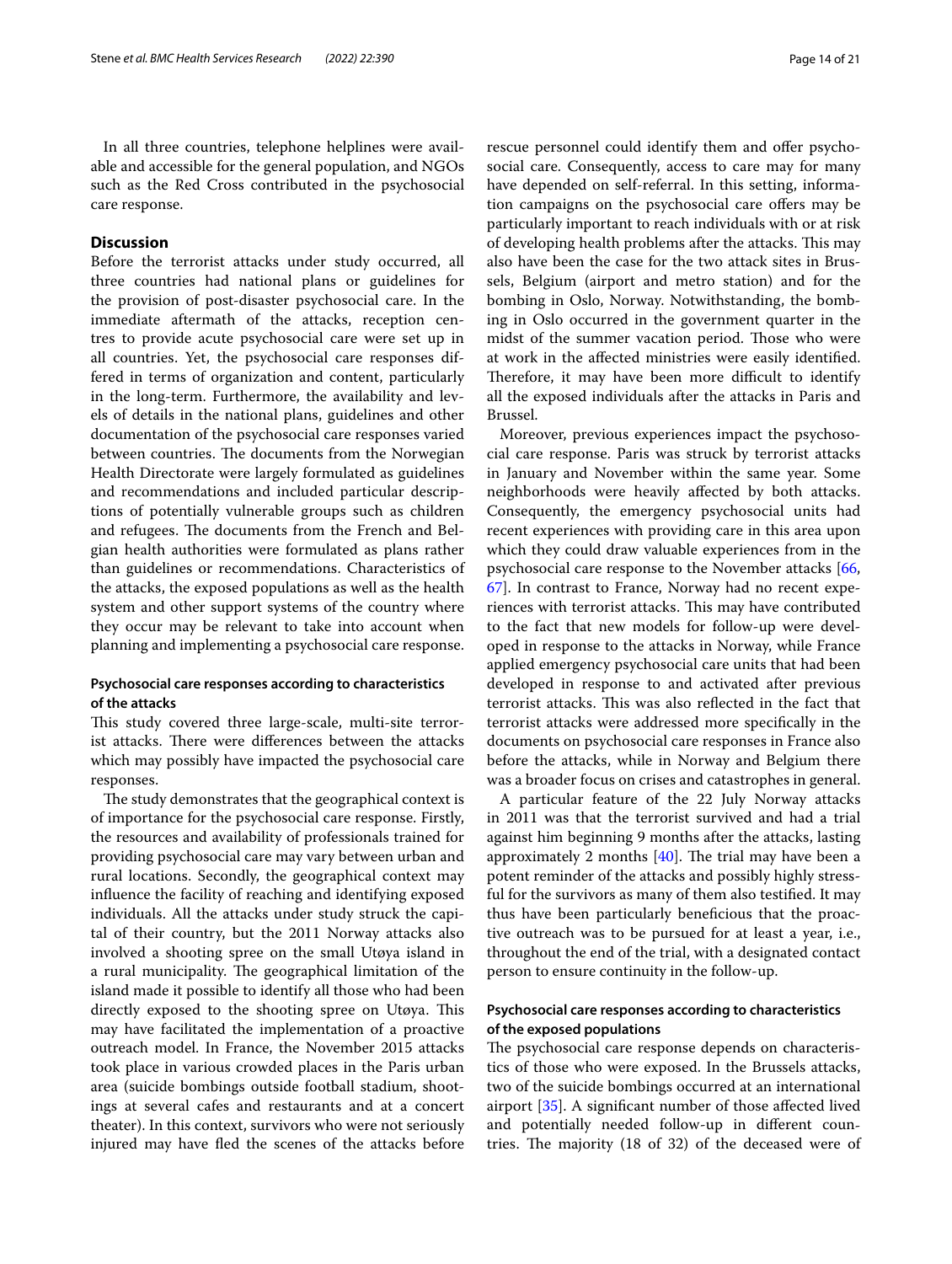non-Belgian nationality [\[35](#page-18-24)]. In the November 2015 Paris attacks, there were 24 persons of non-French nationality who were killed  $[34]$  $[34]$ . This may have been a challenge for the provision of psychosocial care, as the long-term follow-up must take place in diferent countries. In these circumstances, collaboration across borders is essential to coordinate acute and long-term follow-up of terrorexposed survivors and bereaved who are residents in other nations.

In Norway, there were many adolescents killed during the attacks, and many survivors were adolescents or young adults  $[36]$  $[36]$ . The young age of those concerned was one of the factors that favored the development of a proactive outreach model [\[57](#page-19-18)]. After the attack, the survivors and the bereaved from the Utøya attack were geographically dispersed in rural and urban municipalities across the entire country. Therefore, the long-term follow-up involved a large number of municipalities with diferent resources available. Since many survivors were adolescents and young adults on the brink of moving away from their family to begin their studies some weeks after the attack, the responsibility of the follow-up could change between different municipalities. The schools and educational institutions may be important in the longterm follow-up of youth, both to identify those in need of help and to provide psychosocial and educational support [[9\]](#page-18-27). Indeed, recommendations on facilitating the return to school through practical and psychosocial support measures were sent to the schools after the Norway attacks [[59,](#page-19-20) [60\]](#page-19-37). Even if children and adolescents were not directly exposed to the attacks in Paris and Brussels as in the Norway attacks, children may still have been highly afected as family members of victims or through media exposure. An article on the acute psychosocial support to children after the attack in Nice on July 14 2016 highlighted that up until then there was no pediatric component in the French emergency psychosocial units (CUMPs)  $[42]$  $[42]$ . The symptoms of stress and psychological sufering in children often difer from those in adults [[82\]](#page-20-4). Their symptoms may also more easily be overlooked as children might not access health services by their own initiative but rely on their caregivers to access healthcare. Indeed, a study after the 2001 World Trade Center attacks in the US found signifcant levels of unmet needs among children in New York [[14\]](#page-18-28). It is therefore important to develop public health strategies to identify and cover the needs for psychosocial care in children.

A key objective of psychosocial care after terrorist attacks is to identify persons at risk and prevent that they develop PTSD or other long-term health problems. Two fundamental questions are how to identify persons at risk and how to follow them up. Proactive outreach and active monitoring depend on the defnition of a target population: who should be included in potential screening assessments? With respect to the attacks in Paris and Brussels, we did not fnd any recommendations of active monitoring with systematic screening assessments in the long-term aftermath of the attacks. Even if there were two target populations that were quite easily defned after the 2011 Norway attacks, one could, as previously mentioned, also have identifed individuals at risk of developing PTSD or other health problems that could be eligible for inclusion in systematic screening programs based on the acute psychosocial care provided after the attacks in France and Belgium. Screen and treat approaches have been recommended after disasters, as survivors with mental health problems are often not detected through regular healthcare pathways [\[83](#page-20-5)]. Yet, problems with registration of victims or data sharing may be an obstacle to implement screening assessments [[27](#page-18-12)]. As for the attacks in Norway, the geographical limitation of the Utøya island where the shooting spree took place and the shared affiliation to a workplace community at the site of the bombing in the government quarter in Oslo, may have facilitated the identifcation of individuals at risk of posttraumatic health problems and the implementation of long-term screening assessments. Nonetheless, a follow-up with screening assessments beyond the acute phase has also been implemented after terrorist attacks at metro stations and concerts arenas, such as the London 2005 bombings, the Manchester Arena 2017 bombing and the Utrecht 2019 tram shooting in the Netherlands [[83–](#page-20-5)[85\]](#page-20-6). The establishment of screening programs for longer-term follow-up seems thus more determined by diferent policies for psychosocial care between countries rather than characteristics of the attacks. Indeed, citizens in the UK who had been afected by the Paris or Brussels attacks were invited to a screen and treat program [\[86](#page-20-7)]. Notwithstanding, more research is needed to appraise the efficiency, advantages and disadvantages of screening programs and of other types of psychosocial care interventions.

## **Psychosocial care responses according to characteristics of the health systems**

One of the objectives of this study was to better understand how the psychosocial care responses may have been influenced by the nature of the health systems. The countries' health systems difered for instance in terms of gatekeeping and the share of the population with a regular GP. In Norway, there was a principle of lowest efective care with a regular GP scheme where over 99% of the population had a regular GP that served as a gatekeeper for referrals to specialized health care [[46](#page-19-7), 54. The fact that primary care services played a fundamental role generally in healthcare may have facilitated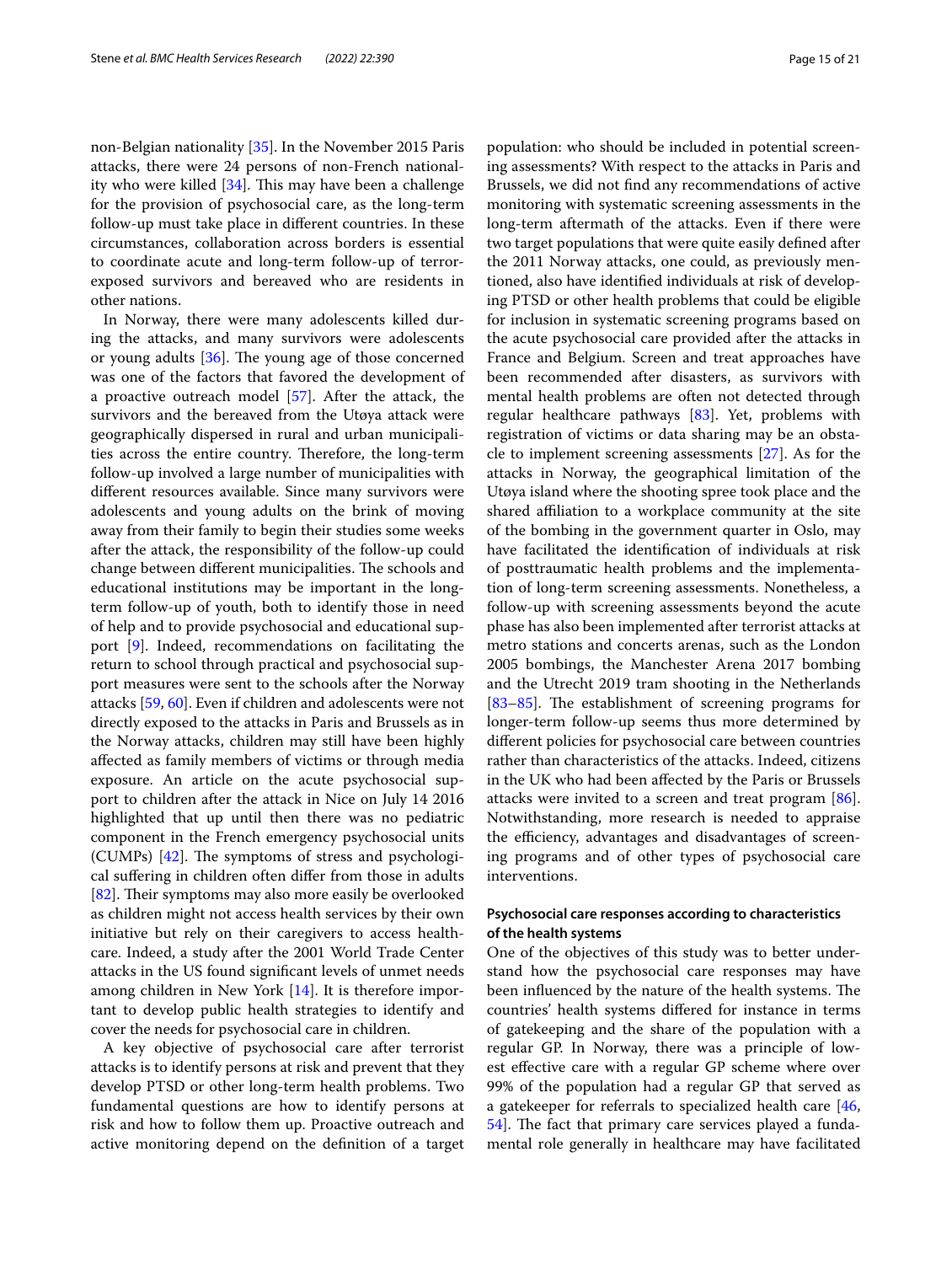the organization of a primary care based follow-up also in the context of the terrorist attacks. Indeed, research indicates that the use of GPs was more common in survivors of the Utøya attack in Norway than in survivors of the 13 November attacks in France  $[87-89]$  $[87-89]$ . The psychosocial care response in Norway relied on multidisciplinary primary care services, including both health professionals and other professionals, in the local municipalities. Contrastingly, the emergency psychosocial units (CUMPs) in France were organized at a regional level and were mainly composed of practitioners in specialized mental health care, such as psychiatrists, psychologists and psychiatric nurses. Although there were not systems with full gatekeeping and therefore more direct access to specialized health services, the majority of the population had a regular GP also in France and Belgium [\[49](#page-19-10), [53\]](#page-19-14). The mental health and psychosocial support guidelines published by the Inter-Agency Standing Committee (IASC), include a triangle model with four levels. The broad base of the triangle consists of "basic services and security" and narrows down towards the apex upwards via "community and family support" and "focused nonspecialized support to, eventually, "specialized clinical mental healthcare". With every step upwards in the triangle a more specialized level of care is utilized [\[90](#page-20-10)]. European guidelines for post-disaster psychosocial prescribe a similar "stepped care" model [[22](#page-18-15), [25,](#page-18-10) [91](#page-20-11)]. Within such a model, a regular GP, for instance, may facilitate the coordination and continuity of care, and research indicates that long-lasting patient relationships with a regular GP are associated with positive health-related outcomes [\[92](#page-20-12), 93. The regular GP may further have an overview of the afected individuals' prior health problems and social situation, which may be valuable in post-disaster followup. Due to a high workload and workforce pressures, it may nonetheless be challenging to organize a proactive post-disaster follow-up with the GPs [\[76\]](#page-19-32). We have not found data on the use of diferent types of healthcare in the civilian survivors of the Brussels attacks in 2016. There are multidisciplinary crisis teams in Belgium, but we do not know if or to what extent they intervened in the aftermath of the attacks [[94](#page-20-14)]. However, there were organizational factors with potential implications for the post-attack psychosocial care. There were reports of a lack of follow-up in the longer-term after the Brussel attacks [\[72](#page-19-28), [95\]](#page-20-15). This might have been a failure related to the split responsibility between the federal and community-level services. The federal services were responsible for the coordination of the psychosocial care in the acute aftermath, and next the responsibility for the provision of psychosocial care was transferred to the community level in the long-term [\[56](#page-19-17)]. This study covered three high

income countries with a relatively high degree of publicly funded healthcare. Even if these countries may be better equipped to provide health services to their citizens than low income countries, the delivery of psychosocial care after terrorist attacks and similar mass casualty incidents remains complex and challenging [[96](#page-20-16), [97\]](#page-20-17).

It was beyond the scope of this study to analyze the roles of the victim support organizations in the provision of psychosocial care in diferent countries, yet our results indicate that victim support associations played important roles for long-term psychosocial care in all countries, though in somewhat diferent ways. In France, the victim support associations that were members of the French Victim Support and Mediation Institute offered free psychological consultations to victims of the terrorist attacks [[69\]](#page-19-25). In Norway and in Belgium, support organizations for and by those afected by the terrorist attacks provided important peer support as well as initiatives to promote the rights and interests of those afected by attacks, but they did not have a responsibility for organizing healthcare services. The organization, roles and experiences of victim support organizations in diferent countries merit further attention in future research.

## **Implications for future psychosocial care responses and research**

There is still a scarcity of knowledge about the most efficient ways of organizing and providing psychosocial care in response to terrorist attacks [[28\]](#page-18-13). Our study suggests that the characteristics of the attacks and the health systems are central in the shaping of the psychosocial care response. The organization and providers of psychosocial care must be adapted to the overarching health system. Diferent actors may be best suited to provide psychosocial care in diferent countries. Anyhow, it is important that policies designate relevant actors in the provision of post-disaster psychosocial care. Furthermore, that the designated providers of psychosocial care ideally receive training in advance tailored to their role and responsibilities. Notwithstanding, the heterogeneity of the psychosocial care responses to the three terrorism cases outlined in this study refects the need of internationally recognized standards for the planning, delivery and evaluation of psychosocial care after terrorist attacks and other mass casualty events. Although European and other international guidelines for post-disaster psychosocial care exist, they lack a standard or a practical model on how to efectively register afected individuals (or combine registrations from diferent agencies) considered as target populations for psychosocial care and health monitoring on the short and longer term as well as a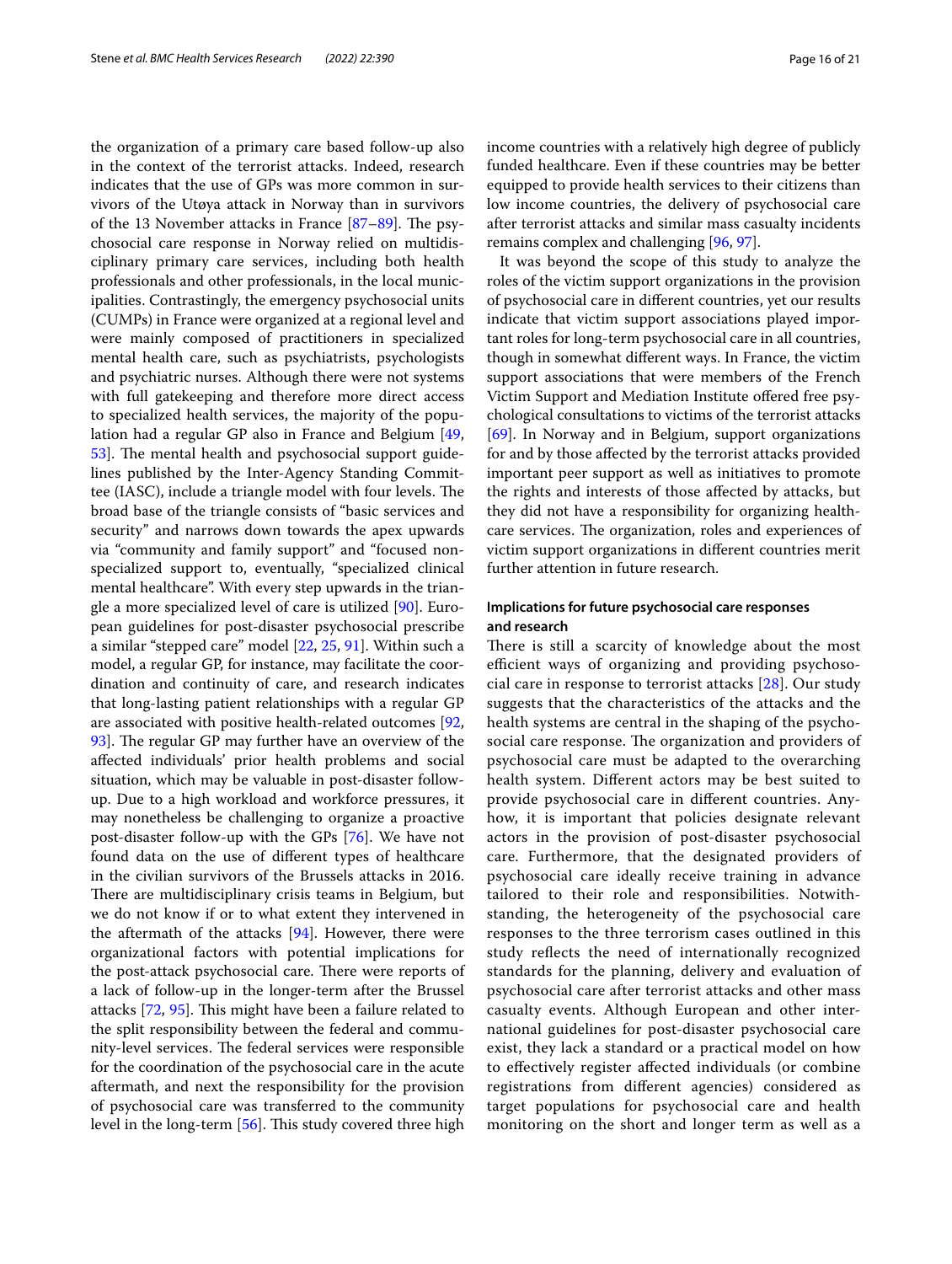psychosocial care evaluation framework [[17](#page-18-8)[–20](#page-18-29)]. In a meta-analysis of two decades of post-disaster psychosocial care in the Netherlands, registration was identifed as a recurring problem in the acute phase with negative consequences for the recovery phase [\[22\]](#page-18-15). Recently, registration problems were again found to hinder the proactive longitudinal health monitoring with psychosocial care backup organized by the local municipal health region in the 2 years after the Utrecht tram shooting on 18 March 2019 [[85\]](#page-20-6). A reliable registration generated in the hours and days after the attack could provide an overview of the target population, broader than those killed and severely injured, and aid the short and long term psychosocial follow-up by health authorities, practitioners and researchers. If a practical registration standard or model is developed internationally, this could beneft the psychosocial care response to terrorism across country borders. Since terrorism is an international threat and the victims often have diferent nationalities, a mapping of existing structures for mental health services and psychosocial care in diferent countries may facilitate the coordination of the followup of victims when an attack strikes. This study indicates that, without harmonization of health monitoring and evaluation models, the methods and interventions applied to screen and support target groups over time and to evaluate services will difer in focus, quality and quantity. A standardized framework integrated in international psychosocial care guidelines may, when implemented nationally and locally, strengthen the public health response to terrorist attacks internationally. This study indicated that better documentation is needed about the planned as well as the actual provision of psychosocial care after terrorist attacks. The World Health Organization has emphasized the need for clear plans for psychosocial care after disasters [[16](#page-18-7)]. Some of the aspects that should be covered are an identifcation of all relevant stakeholders and resources, validated questionnaires for needs assessments and mental health status, guidelines for care of children and a plan for assessment for psychosocial distress in the community. Monitoring of psychosocial care interventions through systematic data collection may guide the decision-making on, e.g., whether ongoing interventions should be modifed and for how long they are needed. This could facilitate an ensuing evaluation of the efectiveness of specifc interventions. A systematic data collection in the early, intermediate and long-term phases could further lay the foundation for research providing more generalizable knowledge. Since terrorist attacks are unforeseen events, a framework for monitoring, evaluation and research should be established in advance  $[90]$  $[90]$ . It could then be efficiently adapted and implemented when an attack occurs. An international discussion and agreement on a set of relevant measures on health, socioeconomic status and healthcare utilization to be assessed across countries and attacks could improve the comparability of results and strengthen our knowledge on best practices for psychosocial care responses to terrorist attacks and other mass trauma.

## **Strengths and limitations**

This study provides new insight into the planned and applied psychosocial care interventions after terrorist attacks in three European countries. Since there is little research on the best practices for post-disaster psychosocial care, it is especially important to synthesize grey literature on practices across countries. Information on the content, providers and rationales of psychosocial care interventions, and whether changes were made when applied after terrorist attacks, may be primarily found in grey literature  $[33]$  $[33]$ . The data were reviewed and discussed by a multidisciplinary team of researchers, and the analysis covered documents in the national languages (French, Dutch and Norwegian) in addition to English. This study is exploratory and may help determine future research priorities and initiate a mapping of psychosocial care responses across countries. This study does not assess the quality and efficiency of the countries' psychosocial care responses, but it highlights the importance of gaining such insight. Several limitations apply to this study. Our analysis depends on the accuracy and accessibility of plans, guidelines, policies and other documents describing the psychosocial care responses in the diferent countries. The documents identified from the respective countries varied in form and content, and they did not allow for an accurate comparison of the psychosocial care responses between countries. Therefore, it was not evident to defne which documents to include or not or to compare the psychosocial care responses. It cannot be guaranteed that all relevant information has been found. We may have missed relevant documents due to confdentiality or that they were otherwise difficult to obtain. Nonetheless, we endeavored to search information in a variety of ways.

Furthermore, we aimed at gaining insight into what the national authorities envisaged and required in a psychosocial care response in their country. We therefore assessed plans, guidelines and documentation on a national level and not at lower administrative or geographical levels where there may also be important information on psychosocial care responses. The information we retrieved on psychosocial care difered between countries in terms of the level of details. The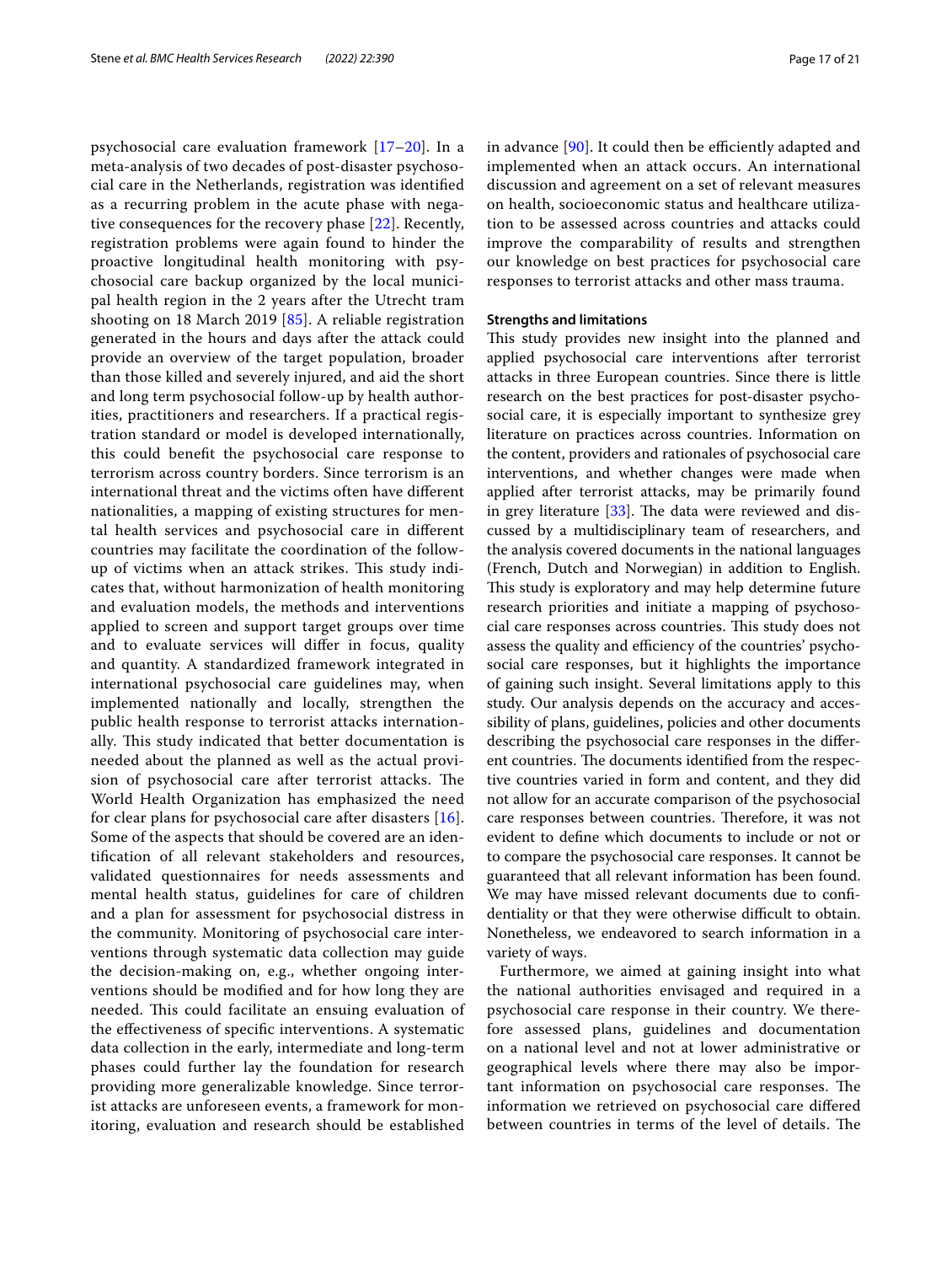descriptions of the psychosocial care responses that we identifed were most detailed for the 2011 Norway attacks and least detailed for the 2016 Brussels attacks. It is important to underscore that detailed descriptions do not necessarily mean that the actual care provided was sufficient. Similarly, a lack of detailed descriptions does not necessarily indicate that there was a lack of care. The content and quality of the plans do not necessarily reflect the content and quality of the psychosocial care actually provided. We assessed the plans and other relevant literature on psychosocial care approximately fve (Belgium), six (France) and ten (Norway) years after the attacks under study. The time difference might have infuenced the availability of literature. Grey literature is often not available in academic databases and might eventually be removed from the web sites of official bodies. It may therefore become more difficult to retrieve as time passes, e.g., as new guidelines or plans are developed. Moreover, recommendations for psychosocial care may change over time; experiences from earlier attacks may have infuenced those occurring later. We included one case of terrorism from each country. The responses to the attacks under study may not be representative for the psychosocial care provided after other terrorist attacks or other mass trauma neither in the same country nor in other countries. Furthermore, the data we retrieved on the percentage of the population who had a regular GP were not necessarily comparable. In Norway, the percentage was based on register data, whereas it was based on surveys with self-reported and potentially more inaccurate data in France and Belgium. The latter dated from 2007 and 2008, respectively, and the situation might have changed since. More recent numbers from 2019 indicated that 9.9% of the population in France did not have a regular GP or other regular physician [[98](#page-20-18)]. We have not succeeded in fnding more recent data on the percentage of the population with a regular GP in Belgium, however, it has been reported that 82% of the insured population in Belgium had contact with a GP in 2017 [\[50](#page-19-11)]. It is important to underscore that this study did not assess the quality of diferent types of health systems. Health systems are complex and it was beyond the scope of our study to do a complete assessment of the available psychosocial services in each country. More comprehensive data on this are available elsewhere [\[47,](#page-19-8) [48](#page-19-9), [94](#page-20-14), [99,](#page-20-19) [100\]](#page-20-20).

Finally, this study covered three Western European countries with relatively accessible and well developed healthcare. Although there were diferences between the countries under study, the organization, availability and documentation of psychosocial care responses to terrorist attacks may difer further with respect to countries with less developed and less accessible healthcare.

## **Conclusion**

Despite the existence of international guidelines on post-disaster psychosocial care, there were important diferences between the three studied countries in the psychosocial care responses to large-scale terrorist attacks. In order to build better practices, a mapping of the content and organization of post-disaster psychosocial care in diferent countries should be established as well as a cross-country framework for monitoring and evaluation research. It is essential to gain knowledge across national borders on the quality and efficiency of diferent psychosocial care responses to strengthen our preparedness for terrorist attacks and similar mass casualty incidents internationally.

#### **Supplementary Information**

The online version contains supplementary material available at [https://doi.](https://doi.org/10.1186/s12913-022-07691-2) [org/10.1186/s12913-022-07691-2](https://doi.org/10.1186/s12913-022-07691-2).

<span id="page-17-0"></span>**Additional fle 1.** List of the reviewed documents and web sites concerning the psychosocial care responses.

#### **Acknowledgements**

We sincerely thank Astrid Fortuin, Julie Heisserer, Freja Ulvestad Kärki, Emilie Muysewinkel and Jean-Marc Philippe for providing valuable advice and help to identify relevant documents concerning the psychosocial care responses to the attacks under study.

#### **Authors' contributions**

All authors contributed to the discussions and drafting of the paper. LES initiated and coordinated the study, reviewed material that was available in French, Norwegian or English, and wrote the paper. CV and SV collected, reviewed and were responsible for the correctness of data from France. RO and JB collected, reviewed and were responsible for the correctness of data from Belgium. LES and LGN collected, reviewed and were responsible for the correctness of data from Norway. MD contributed to the cross-national comparison and interpretation of the results. The authors read and approved the fnal manuscript.

#### **Funding**

The work of LES, CV and LGN was funded by the Research Council of Norway, grant number 288321.

#### **Availability of data and materials**

The data material reviewed in this article is listed in the additional fle [1](#page-17-0).

#### **Declarations**

#### **Ethics approval and consent to participate** Not applicable.

## **Consent for publication**

Not applicable.

#### **Competing interests**

The authors declare that they have no competing interests.

#### **Author details**

<sup>1</sup> Norwegian Centre for Violence and Traumatic Stress Studies (NKVTS), Oslo, Norway. 2 Sorbonne Université, INSERM, Institut Pierre Louis d'épidémiologie et de Santé Publique (IPLESP), Department of social epidemiology, Paris, France. <sup>3</sup> Mental Health & Wellbeing research group, Vrije Universiteit Brussel, Brussels, Belgium. <sup>4</sup> ARQ National Psychotrauma Centre, Diemen, Netherlands. <sup>5</sup> Netherlands Institute of Health Services Research (NIVEL), Utrecht, Netherlands.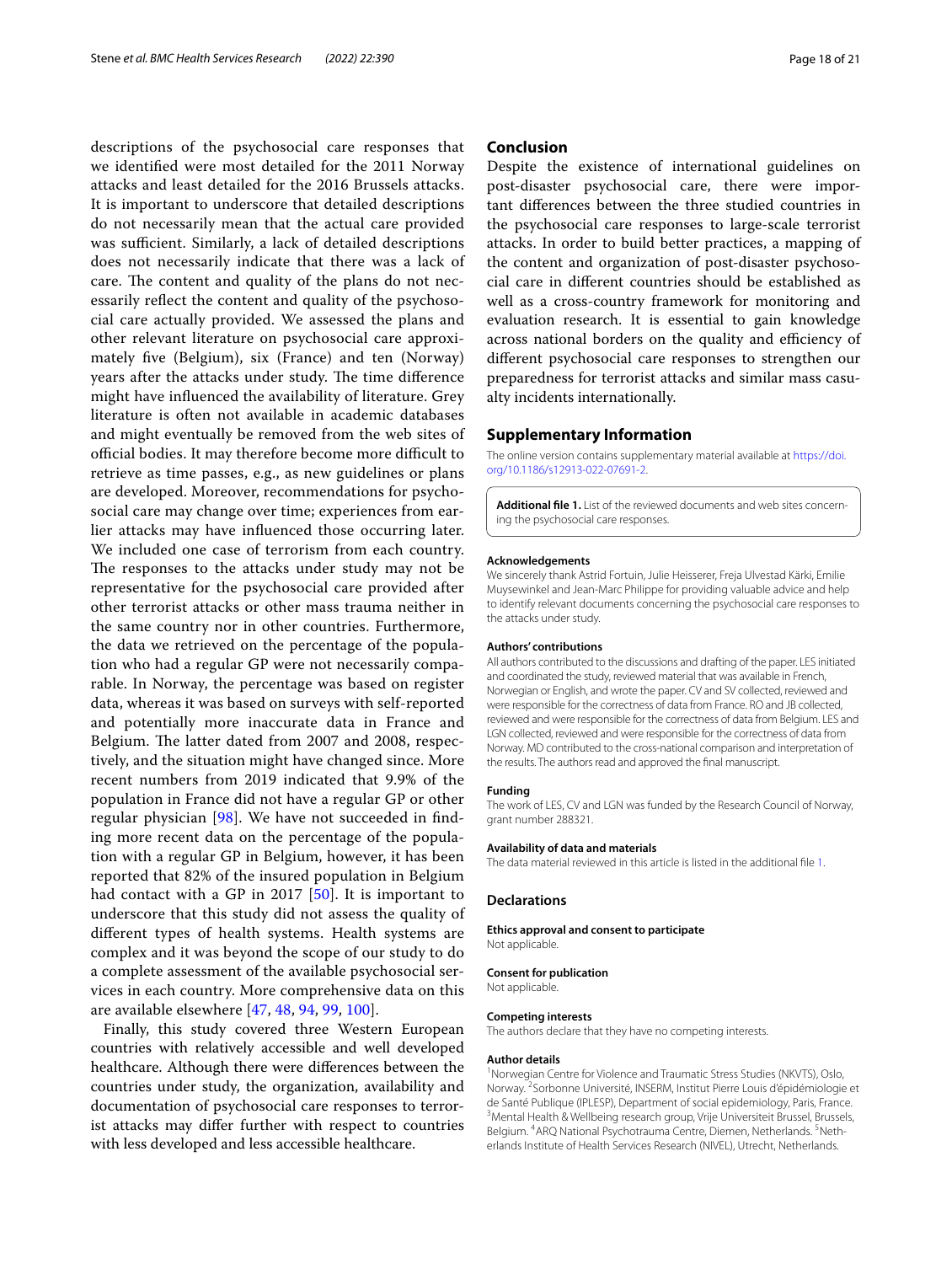<sup>6</sup>Faculty of Behavioural and Social Sciences, University of Groningen, Groningen, Netherlands. <sup>7</sup> Department of Sociology and Political Science, Norwegian University of Science and Technology, NTNU, Trondheim, Norway. <sup>8</sup>Santé publique France, Saint Maurice, France. <sup>9</sup>Université Bordeaux, Inserm, UMR 1219, Vintage team, Bordeaux, France.

# Received: 8 September 2021 Accepted: 11 February 2022

#### <span id="page-18-0"></span>**References**

- 1. Institute for Economics and Peace. Global terrorism index. 2019 [Available from: [https://www.economicsandpeace.org/wp-content/uploads/](https://www.economicsandpeace.org/wp-content/uploads/2020/08/GTI-2019web.pdf) [2020/08/GTI-2019web.pdf](https://www.economicsandpeace.org/wp-content/uploads/2020/08/GTI-2019web.pdf)].
- <span id="page-18-1"></span>2. 1994 United Nations Declaration on Measures to Eliminate International Terrorism annex to UN General Assembly resolution 49/60. Measures to Eliminate International Terrorism, of December 9, 1994. UN Doc. A/Res/60/49.
- <span id="page-18-2"></span>3. Vandentorren S, Paty AC, Bafert E, Chansard P, Caserio-Schonemann C. Syndromic surveillance during the Paris terrorist attacks. Lancet. 2016;387(10021):846–7.
- <span id="page-18-3"></span>4. Whalley MG, Brewin CR. Mental health following terrorist attacks. Br J Psychiatry. 2007;190:94–6.
- 5. Dyb G, Jensen TK, Nygaard E, Ekeberg O, Diseth TH, Wentzel-Larsen T, et al. Post-traumatic stress reactions in survivors of the 2011 massacre on Utoya Island, Norway. Br J Psychiatry. 2013;204:361–7.
- 6. Strand LB, Mukamal KJ, Halasz J, Vatten LJ, Janszky I. Short-term public health impact of the July 22, 2011, terrorist attacks in Norway: a Nationwide register-based study. Psychosom Med. 2016;78(5):525–31.
- 7. Feng J, Lenihan DJ, Johnson MM, Karri V, Reddy CV. Cardiac sequelae in Brooklyn after the September 11 terrorist attacks. Clin Cardiol. 2006;29(1):13–7.
- <span id="page-18-23"></span>8. Vandentorren S, Pirard P, Sanna A, Aubert L, Motreff Y, Dantchev N, et al. Healthcare provision and the psychological, somatic and social impact on people involved in the terror attacks in January 2015 in Paris: cohort study. Br J Psychiatry. 2018;212(4):207–14.
- <span id="page-18-27"></span>9. Stene LE, Schultz JH, Dyb G. Returning to school after a terror attack: a longitudinal study of school functioning and health in terror-exposed youth. Eur Child Adolesc Psychiatry. 2018;28:319–28.
- 10. Strom IF, Schultz JH, Wentzel-Larsen T, Dyb G. School performance after experiencing trauma: a longitudinal study of school functioning in survivors of the Utoya shootings in 2011. Eur J Psychotraumatol. 2016;7:31359.
- 11. Neria Y, DiGrande L, Adams B. Posttraumatic stress disorder following the September 11, 2001, terrorist attacks: a review of the literature among highly exposed populations. Am Psychol. 2011;66(6):429–46.
- <span id="page-18-4"></span>12. Lowell A, Suarez-Jimenez B, Helpman L, Zhu X, Durosky A, Hilburn A, et al. 9/11-related PTSD among highly exposed populations: a systematic review 15 years after the attack. Psychol Med. 2018;48(4):537–53.
- <span id="page-18-5"></span>13. Stene LE, Wentzel-Larsen T, Dyb G. Healthcare needs, experiences and satisfaction after terrorism: a longitudinal study of survivors from the Utoya attack. Front Psychol. 2016;7:1809.
- <span id="page-18-28"></span>Fairbrother G, Stuber J, Galea S, Pfefferbaum B, Fleischman AR. Unmet need for counseling services by children in New York City after the September 11th attacks on the world trade center: implications for pediatricians. Pediatrics. 2004;113(5):1367–74.
- <span id="page-18-6"></span>15. Ghuman SJ, Brackbill RM, Stellman SD, Farfel MR, Cone JE. Unmet mental health care need 10-11 years after the 9/11 terrorist attacks: 2011-2012 results from the world trade center health registry. BMC Public Health. 2014;14:491.
- <span id="page-18-7"></span>16. World Health Organization. Regional Office for South-East Asia<sup>r</sup> The mental health and psychosocial aspects of disaster preparedness. WHO Regional Office for South-East Asia; 2007. [https://apps.who.int/iris/](https://apps.who.int/iris/handle/10665/206470) [handle/10665/206470](https://apps.who.int/iris/handle/10665/206470).
- <span id="page-18-8"></span>17. Bisson JI, Tavakoly B, Witteveen AB, Ajdukovic D, Jehel L, Johansen VJ, et al. TENTS guidelines: development of post-disaster psychosocial care guidelines through a Delphi process. Br J Psychiatry. 2010;196(1):69–74.
- 18. Fetter JC. Psychosocial response to mass casualty terrorism: guidelines for physicians. Prim Care Companion J Clin Psychiatry. 2005;7(2):49–52.
- 19. Psychosocial care for people affected by disasters and major incidents: NATO Joint Medical Committee; 2008 [cited 2020 02.09.]. Available from: [https://www.coe.int/t/dg4/majorhazards/ressources/virtuallib](https://www.coe.int/t/dg4/majorhazards/ressources/virtuallibrary/materials/Others/NATO_Guidance_Psychosocial_Care_for_People_Affected_by_Disasters_and_Major_Incidents.pdf) [rary/materials/Others/NATO\\_Guidance\\_Psychosocial\\_Care\\_for\\_Peo](https://www.coe.int/t/dg4/majorhazards/ressources/virtuallibrary/materials/Others/NATO_Guidance_Psychosocial_Care_for_People_Affected_by_Disasters_and_Major_Incidents.pdf)ple\_Affected\_by\_Disasters\_and\_Major\_Incidents.pdf.
- <span id="page-18-29"></span>20. Dückers ML. Five essential principles of post-disaster psychosocial care: looking back and forward with Stevan Hobfoll. Eur J Psychotraumatol. 2013;4:1. <https://doi.org/10.3402/ejpt.v4i0.21914>.
- <span id="page-18-25"></span>21. Hobfoll SE, Watson P, Bell CC, Bryant RA, Brymer MJ, Friedman MJ, et al. Five essential elements of immediate and mid-term mass trauma intervention: empirical evidence. Psychiatry. 2007;70(4):283–315 discussion 6-69.
- <span id="page-18-15"></span>22. Juen B, Warger R, Nindl S, Siller H, Lindenthal MJ, Huttner E, et al. The comprehensive guideline on mental health and psychosocial support (MHPSS) in disaster settings; 2016.
- 23. Foa EB, Cahill SP, Boscarino JA, Hobfoll SE, Lahad M, McNally RJ, et al. Social, psychological, and psychiatric interventions following terrorist attacks: recommendations for practice and research. Neuropsychopharmacology. 2005;30(10):1806–17.
- <span id="page-18-9"></span>24. EU Handbook on Victims of Terrorism: EU Centre of Expertise for Victims of Terrorism; 2021 [cited 2021 27 May]. Available from: [https://ec.](https://ec.europa.eu/info/sites/default/files/law/eu_handbook_on_victims_of_terrorism_2021_01_15_en.pdf) [europa.eu/info/sites/default/fles/law/eu\\_handbook\\_on\\_victims\\_of\\_](https://ec.europa.eu/info/sites/default/files/law/eu_handbook_on_victims_of_terrorism_2021_01_15_en.pdf) [terrorism\\_2021\\_01\\_15\\_en.pdf](https://ec.europa.eu/info/sites/default/files/law/eu_handbook_on_victims_of_terrorism_2021_01_15_en.pdf).
- <span id="page-18-10"></span>25. Te Brake H, Dückers M. Early psychosocial interventions after disasters, terrorism and other shocking events: is there a gap between norms and practice in Europe? Eur J Psychotraumatol. 2013;4:1. [https://doi.](https://doi.org/10.3402/ejpt.v4i0.19093) [org/10.3402/ejpt.v4i0.19093](https://doi.org/10.3402/ejpt.v4i0.19093).
- <span id="page-18-11"></span>26. Cohen GH, Tamrakar S, Lowe S, Sampson L, Ettman C, Linas B, et al. Comparison of simulated treatment and cost-efectiveness of a stepped care case-fnding intervention vs usual care for posttraumatic stress disorder after a natural disaster. JAMA Psychiat. 2017;74(12):1251–8.
- <span id="page-18-12"></span>27. Allsopp K, Brewin CR, Barrett A, Williams R, Hind D, Chitsabesan P, et al. Responding to mental health needs after terror attacks. BMJ. 2019;366:l4828.
- <span id="page-18-13"></span>28. Jacobs J, Oosterbeek M, Tummers LG, Noordegraaf M, Yzermans CJ, Dückers MLA. The organization of post-disaster psychosocial support in the Netherlands: a meta-synthesis. Eur J Psychotraumatol. 2019;10(1):1544024.
- <span id="page-18-14"></span>29. Dückers MLA, Witteveen AB, Bisson JI, Olf M. The association between disaster vulnerability and post-disaster psychosocial service delivery across Europe. Adm Policy Ment Health. 2017;44(4):470–9.
- <span id="page-18-16"></span>30. National Institute of Health and Care Excellence (NICE) Guidelines 2018 [cited 2020 30 October]. Available from: [https://www.nice.org.uk/guida](https://www.nice.org.uk/guidance/ng116/chapter/recommendations#disaster-plan) [nce/ng116/chapter/recommendations#disaster-plan](https://www.nice.org.uk/guidance/ng116/chapter/recommendations#disaster-plan).
- <span id="page-18-17"></span>31. Organised by: EUPHA (PMH) Chair persons: Jutta Lindert - EUPHA (PMH), Johan Bilsen - Belgium. Workshop: Terrorist attacks and aftercare. Eur J Public Health. 2019;29(Supplement\_4):ckz185.800. [https://doi.org/](https://doi.org/10.1093/eurpub/ckz185.800) [10.1093/eurpub/ckz185.800.](https://doi.org/10.1093/eurpub/ckz185.800)
- <span id="page-18-18"></span>32. Interventions in the Aftermath of Disaster. : TENTS The European Network for Traumatic Stress; [cited 2021 May 27]. Available from: [https://](https://www.estss.org/uploads/2011/04/Booklet-Interventions-in-the-aftermath-of-disaster.pdf) [www.estss.org/uploads/2011/04/Booklet-Interventions-in-the-after](https://www.estss.org/uploads/2011/04/Booklet-Interventions-in-the-aftermath-of-disaster.pdf) [math-of-disaster.pdf.](https://www.estss.org/uploads/2011/04/Booklet-Interventions-in-the-aftermath-of-disaster.pdf)
- <span id="page-18-19"></span>33. Adams J, Hillier-Brown FC, Moore HJ, Lake AA, Araujo-Soares V, White M, et al. Searching and synthesising 'grey literature' and 'grey information' in public health: critical refections on three case studies. Syst Rev. 2016;5(1):164.
- <span id="page-18-20"></span>34. Wikipedia. Attentats du 13 Novembre 2015 en France [cited 2021 May 27]. Available from: https://fr.wikipedia.org/wiki/Attentats\_du\_13 [novembre\\_2015\\_en\\_France.](https://fr.wikipedia.org/wiki/Attentats_du_13_novembre_2015_en_France)
- <span id="page-18-24"></span>35. Wikipedia. 2016 Brussels bombings [cited 2021 May 27]. Available from: [https://en.wikipedia.org/wiki/2016\\_Brussels\\_bombings](https://en.wikipedia.org/wiki/2016_Brussels_bombings).
- <span id="page-18-21"></span>36. Hemmingby C, Bjørgo T. The dynamics of a terrorist targeting process: Anders B. Breivik and the 22 July attacks in Norway. Basingstoke: Palgrave Macmillan; 2016.
- <span id="page-18-22"></span>37. Department of the House of Representatives (2018) Investigation committee terrorist attacks 22 March 2016. [cited 2021 June 1]. Available from: [https://www.dekamer.be/kvvcr/pdf\\_sections/publications/atten](https://www.dekamer.be/kvvcr/pdf_sections/publications/attentats/Brochure_Terrorists_Attacks.pdf) [tats/Brochure\\_Terrorists\\_Attacks.pdf](https://www.dekamer.be/kvvcr/pdf_sections/publications/attentats/Brochure_Terrorists_Attacks.pdf).
- <span id="page-18-26"></span>38. Norwegian Directorate of Health. Learning for better emergency preparedness. The medical response to the terrorist incidents of 22 July 2011. 2012.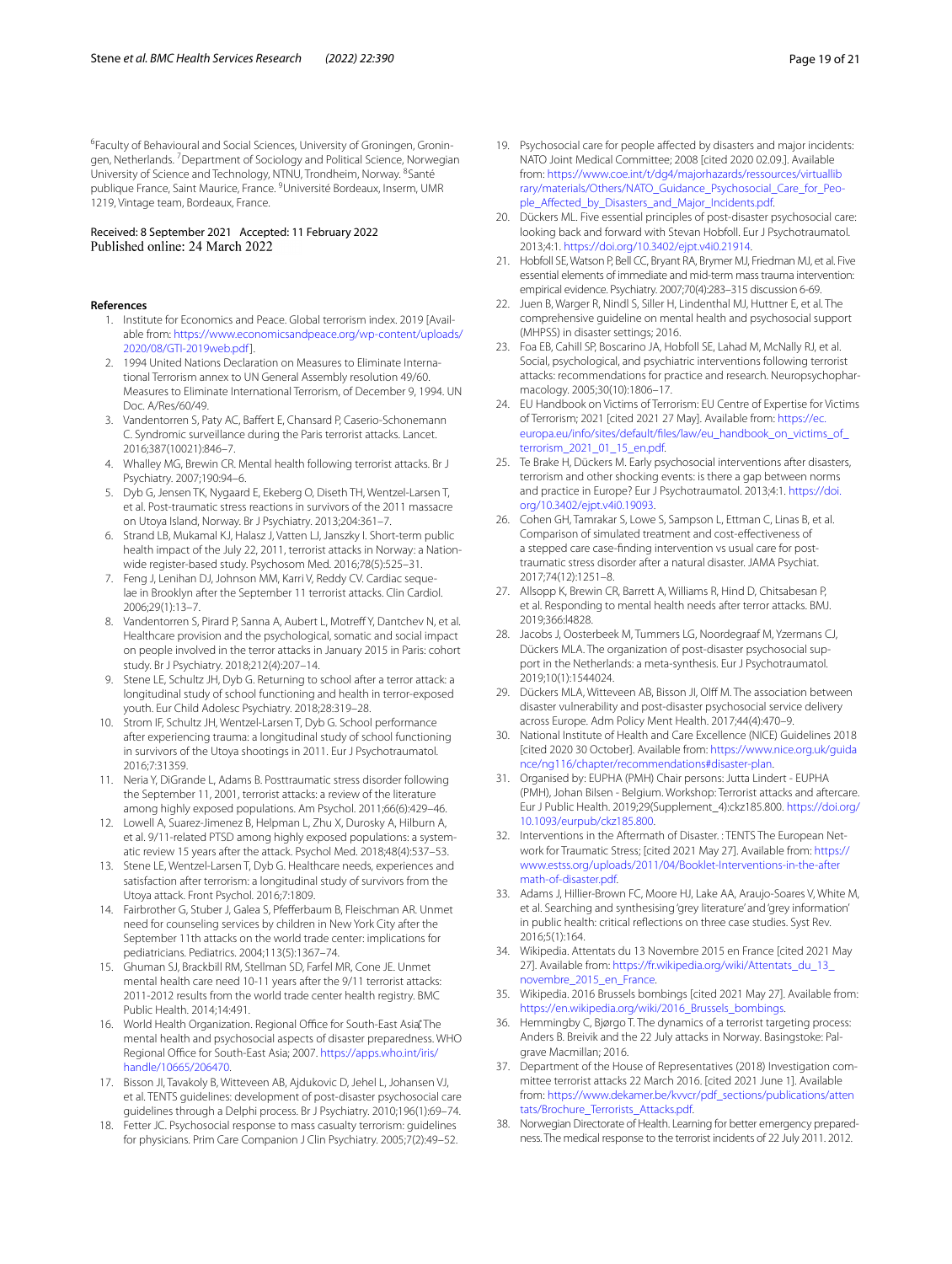- <span id="page-19-0"></span>39. Commission d'enquête de l'Assemblée nationale. Moyens mis en oeuvre par l'Etat pour lutter contre le terrorisme depuis le 7 janvier 2015. 2016 Jul. Report No.: 3922. [cited 2021 26.06.]. Available from: [http://www.assemblee-nationale.fr/14/pdf/rap-enq/r3922-t1.pdf.](http://www.assemblee-nationale.fr/14/pdf/rap-enq/r3922-t1.pdf)
- <span id="page-19-1"></span>40. Wikipedia. 2011 Norway attacks [cited 2021 08.06.]. Available from: [https://en.wikipedia.org/wiki/2011\\_Norway\\_attacks.](https://en.wikipedia.org/wiki/2011_Norway_attacks)
- <span id="page-19-2"></span>41. Alle navn ofentliggjort etter terrorangrepene [cited 2021 26.06.]. Available from: [https://www.nrk.no/norge/alle-navn-pa-drepte-ofentligg](https://www.nrk.no/norge/alle-navn-pa-drepte-offentliggjort-1.7727791) [jort-1.7727791](https://www.nrk.no/norge/alle-navn-pa-drepte-offentliggjort-1.7727791).
- <span id="page-19-3"></span>42. Askenazy F, Gindt M, Chauvelin L, Battista M, Guenole F, Thummler S. Early phase psychiatric response for children and adolescents after mass trauma: lessons learned from the truck-ramming attack in Nice on July 14th, 2016. Front Psych. 2019;10:65.
- <span id="page-19-4"></span>43. Centre de crise. 16h30 - Bilan provisoire des victimes des attentats [cited 2021 08.06.]. Available from: [https://centredecrise.be/fr/news/](https://centredecrise.be/fr/news/gestion-de-crise/16h30-bilan-provisoire-des-victimes-des-attentats) [gestion-de-crise/16h30-bilan-provisoire-des-victimes-des-attentats](https://centredecrise.be/fr/news/gestion-de-crise/16h30-bilan-provisoire-des-victimes-des-attentats).
- <span id="page-19-5"></span>44. La Libre. Mémorial des victimes des attentats de Bruxelles [cited 2021 27 May]. Available from: [https://dossiers.lalibre.be/memorial-bruxelles/.](https://dossiers.lalibre.be/memorial-bruxelles/)
- <span id="page-19-6"></span>45. OECD. Health at a glance 2019. Paris: OECD Indicators, OECD Publishing; 2019. <https://doi.org/10.1787/4dd50c09-en>.
- <span id="page-19-7"></span>46. Norwegian Health Directorate. Fastlegestatistikk. Available from <https://www.helsedirektoratet.no/statistikk/fastlegestatistikk>. Accessed 17 Mar 2022.
- <span id="page-19-8"></span>47. Johnsen JR. Health Systems in Transition: Norway 2006 [cited 2021 04.02.]. Available from: [https://www.euro.who.int/\\_\\_data/assets/pdf\\_](https://www.euro.who.int/__data/assets/pdf_file/0005/95144/E88821.pdf) [fle/0005/95144/E88821.pdf](https://www.euro.who.int/__data/assets/pdf_file/0005/95144/E88821.pdf).
- <span id="page-19-9"></span>48. Chevreuil K, Berg Brigham, K., Durand-Zaleski, I., Hernandez-Quevedo, C. Health Systems in Transition: France 2015 [cited 2021 04.02.]. Available from: [https://www.euro.who.int/\\_\\_data/assets/pdf\\_fle/0011/](https://www.euro.who.int/__data/assets/pdf_file/0011/297938/France-HiT.pdf) [297938/France-HiT.pdf.](https://www.euro.who.int/__data/assets/pdf_file/0011/297938/France-HiT.pdf)
- <span id="page-19-10"></span>49. Caisse nationale de l'Assurance Maladie. Le parcours des soins coordonnés en 2007. [cited 2021 08.06.]. Available from: [https://www.ameli.fr/](https://www.ameli.fr/fileadmin/user_upload/documents/DP_medecin_traitant_MAJ_oct_2007.pdf) [fleadmin/user\\_upload/documents/DP\\_medecin\\_traitant\\_MAJ\\_oct\\_](https://www.ameli.fr/fileadmin/user_upload/documents/DP_medecin_traitant_MAJ_oct_2007.pdf) [2007.pdf](https://www.ameli.fr/fileadmin/user_upload/documents/DP_medecin_traitant_MAJ_oct_2007.pdf).
- <span id="page-19-11"></span>50. European Observatory on Health Systems and Policies, Gerkens S, Merkur S. Belgium: health system review. Health Syst Transit. 2020;22(5). World Health Organization. Regional Office for Europe. [https://apps.](https://apps.who.int/iris/handle/10665/339168) [who.int/iris/handle/10665/339168](https://apps.who.int/iris/handle/10665/339168).
- <span id="page-19-12"></span>51. Gerkens S, Merkur, S. Health Systems in Transition: Belgium 2010 [cited 2021 04.02.]. Available from: [https://www.euro.who.int/\\_\\_data/assets/](https://www.euro.who.int/__data/assets/pdf_file/0014/120425/E94245.PDF) [pdf\\_fle/0014/120425/E94245.PDF](https://www.euro.who.int/__data/assets/pdf_file/0014/120425/E94245.PDF).
- <span id="page-19-13"></span>52. National Institute for Health and Disability Insurance. Primary psychological sessions with a clinical psychologist or clinical remedial educationalist. [cited 2021 11.07.2021]. Available from: [https://www.riziv.fgov.](https://www.riziv.fgov.be/nl/professionals/individuelezorgverleners/artsen/verzorging/Paginas/default.aspx) [be/nl/professionals/individuelezorgverleners/artsen/verzorging/Pagin](https://www.riziv.fgov.be/nl/professionals/individuelezorgverleners/artsen/verzorging/Paginas/default.aspx) [as/default.aspx.](https://www.riziv.fgov.be/nl/professionals/individuelezorgverleners/artsen/verzorging/Paginas/default.aspx)
- <span id="page-19-14"></span>53. Scientifc Institute of Public Health, December 2011, Brussels (Belgium). Highlights of the Belgian Health Interview Survey 2008 [cited 2021 08.06.]. Available from: [https://his.wiv-isp.be/Shared%20Documents/](https://his.wiv-isp.be/Shared%20Documents/Summary_2008.pdf) [Summary\\_2008.pdf.](https://his.wiv-isp.be/Shared%20Documents/Summary_2008.pdf)
- <span id="page-19-15"></span>54. Helsedirektoratet. Veileder for psykososiale tiltak ved kriser, ulykker og katastrofer.; 2011. Report No.: IS-1810.
- <span id="page-19-16"></span>55. Direction générale de la santé, Direction générale de l'ofre de soins & La Ministre des affaires sociales et de la santé (2017). Instruction du 6 janvier 2017 relative à l'organisation de la prise en charge de l'urgence médico-psychologique. [cited 2021 08.06.]. Available from: [http://circu](http://circulaire.legifrance.gouv.fr/pdf/2017/01/cir_41730.pdf) [laire.legifrance.gouv.fr/pdf/2017/01/cir\\_41730.pdf.](http://circulaire.legifrance.gouv.fr/pdf/2017/01/cir_41730.pdf)
- <span id="page-19-17"></span>56. FOD Volksgezondheid, veiligheid van de voedselketen en milieu. (2016) Psychosociaal interventieplan (PSIP) [cited 2021 08.06.]. Available from: [https://www.health.belgium.be/sites/default/fles/uploads/felds/fpshe](https://www.health.belgium.be/sites/default/files/uploads/fields/fpshealth_theme_file/psip_2017.pdf) alth\_theme\_file/psip\_2017.pdf.
- <span id="page-19-18"></span>57. Karki FU. Norway's 2011 terror attacks: alleviating National Trauma with a large-scale proactive intervention model. Psychiatr Serv (Washington, DC). 2015;66(9):910-2.
- <span id="page-19-19"></span>58. Gaarder BI. How to meet the unthinkable--Utoya 22 July 2011. Tidsskr Nor Laegeforen. 2011;131(18):1746.
- <span id="page-19-20"></span>59. The Norwegian Ministry of Education (2 August, 2011): Håndtering av tragedien på Utøya og i Oslo den 22. juli 2011 ved skolestart. Ref.nr. 201103688.
- <span id="page-19-37"></span>The Norwegian Ministry of Education (30 March, 2012): Til lærere, skoleledere og skoleeiere — om tilrettelegging av skolehverdagen

og eksamensgjennomføringen for berørte elever etter 22. juli. Ref.nr. 201104481.

- 61. Helsedirektoratat. Brev til de regionale helseforetak 19.08.2011. Ref. 11/5231. Oppfølging av rammede etter terroranslagene 22.07.11 [Letter from the Norwegian Health Directorate to the Regional Health Autorities 19.08.2011, ref. 11/5231].
- <span id="page-19-21"></span>62. Nasjonalt kunnskapssenter om vold og traumatisk stress, NKVTS. Tillegg til veileder, 19.08.2011. Oppfølging av berørte og rammede etter terrorhandlingene i Oslo og på Utøya 22.07.2011. [Norwegian Centre for Violence and Traumatic Stress Studies, NKVTS. Follow-up of those impacted by the terrorist attacks in Oslo and Utøya 22.07.2011. Supplement to the national guideline published 19.08.2011.].
- <span id="page-19-22"></span>63. Rudetzki F. Pour un centre de ressources et de résilience: Réparer et prendre soin de la vie; 2017.
- <span id="page-19-33"></span>64. Arrêté du 24 février 2014 relatif aux modalités d'intervention des cellules d'urgence médico-psychologique et aux conditions de participation des personnels et professionnels à une cellule d'urgence médico-psychologique [cited 2021 03.02.]. Available from: [https://www.](https://www.legifrance.gouv.fr/loda/id/JORFTEXT000028680791/2014-07-29/) [legifrance.gouv.fr/loda/id/JORFTEXT000028680791/2014-07-29/.](https://www.legifrance.gouv.fr/loda/id/JORFTEXT000028680791/2014-07-29/)
- <span id="page-19-34"></span>65. Ministre de la santé et solidarités (2006). Plan blanc et gestion de crise. Guide d'aide à l'élaboration des plans blancs élargis et des plans blancs des établissements de santé. [cited 2021 08.06.]. Available from: [https://](https://solidarites-sante.gouv.fr/IMG/pdf/plan_blanc2006-2.pdf) [solidarites-sante.gouv.fr/IMG/pdf/plan\\_blanc2006-2.pdf](https://solidarites-sante.gouv.fr/IMG/pdf/plan_blanc2006-2.pdf).
- <span id="page-19-36"></span>66. Philippe JM, Brahic O, Carli P, Tourtier JP, Riou B, Vallet B. French Ministry of Health's response to Paris attacks of 13 November 2015. Crit Care. 2016;20(1):85.
- <span id="page-19-23"></span>67. Dantchev N, Ben Younes S, Mullner J, Wallaert R, Wohl R, Cantin D. Retour d'expérience des attentats du 13 novembre 2015. Prise en charge psychologique hospitalière des impliqués. Annal Françaises Méd d'urgence. 2016;6:55–61.
- <span id="page-19-24"></span>68. Martinez LM, Colas, M.D., Cremniter, D., Philippe, J.M. Agressions collectives par armes de guerre: Conduites à tenir pour les professionnels de santé. Chapitre 15: Prise en charge médico-psychologique des victimes. 2018 [cited 2021 14.07.]. Available from: [https://solidarites-sante.gouv.](https://solidarites-sante.gouv.fr/IMG/pdf/Agressions-collectives.pdf) [fr/IMG/pdf/Agressions-collectives.pdf](https://solidarites-sante.gouv.fr/IMG/pdf/Agressions-collectives.pdf).
- <span id="page-19-25"></span>69. 3 ans après le 13-Novembre, l'aide aux victimes est toujours disponible [cited 2021 03.02.]. Available from: [https://www.france-victimes.fr/](https://www.france-victimes.fr/index.php/categories-inavem/105-actualites/819-3-ans-apres-le-13-novembre-l-aide-aux-victimes-est-toujours-disponible) [index.php/categories-inavem/105-actualites/819-3-ans-apres-le-13](https://www.france-victimes.fr/index.php/categories-inavem/105-actualites/819-3-ans-apres-le-13-novembre-l-aide-aux-victimes-est-toujours-disponible) [novembre-l-aide-aux-victimes-est-toujours-disponible](https://www.france-victimes.fr/index.php/categories-inavem/105-actualites/819-3-ans-apres-le-13-novembre-l-aide-aux-victimes-est-toujours-disponible).
- <span id="page-19-26"></span>70. Guichet unique d'information et de déclaration pour les victimes [cited 2021 03.02.]. Available from: [https://www.gouvernement.fr/guide-victi](https://www.gouvernement.fr/guide-victimes/etre-prise-en-charge-psychologiquement-blesse-physique-psychologique) [mes/etre-prise-en-charge-psychologiquement-blesse-physique-psych](https://www.gouvernement.fr/guide-victimes/etre-prise-en-charge-psychologiquement-blesse-physique-psychologique) [ologique](https://www.gouvernement.fr/guide-victimes/etre-prise-en-charge-psychologiquement-blesse-physique-psychologique).
- <span id="page-19-27"></span>71. Centre de crise. Suivi des attaques de Bruxelles - La priorité est donnée aux victimes et à leurs proches. [cited 2021 08.06.]. Available from: [https://centredecrise.be/fr/news/gestion-de-crise/suivi-des-attaques](https://centredecrise.be/fr/news/gestion-de-crise/suivi-des-attaques-de-bruxelles-la-priorite-est-donnee-aux-victimes-et-leurs-p)[de-bruxelles-la-priorite-est-donnee-aux-victimes-et-leurs-p](https://centredecrise.be/fr/news/gestion-de-crise/suivi-des-attaques-de-bruxelles-la-priorite-est-donnee-aux-victimes-et-leurs-p).
- <span id="page-19-28"></span>72. FOD Volksgezondheid, veiligheid van de voedselketen en milieu (2018) Technische werkgroep: Psychosociale opvolging: VOOR EEN GEÏNTEGREERDE PSYCHOSOCIALE OPVOLGING VAN GETROFFENEN VAN COLLECTIEVE NOODSITUATIES. [cited 2021 08.06.]. Available from: [https://healthpr.belgium.be/sites/default/fles/uploads/felds/fpshe](https://healthpr.belgium.be/sites/default/files/uploads/fields/fpshealth_theme_file/visietekst-printversie.pdf) alth\_theme\_file/visietekst-printversie.pdf.
- <span id="page-19-29"></span>73. Vlaams Parlement (2017a). SCHRIFTELIJKE VRAAG: Nabestaanden slachtoffers aanslagen 22 maart 2016 - Afstemming slachtofferhulp en psychosociale ondersteuning. [cited 2021 08.06.]. Available from: https://docs.vlaamsparlement.be/pfile?id=1246373.
- <span id="page-19-30"></span>74. Guide to the regulation on municipal preparedness duty. The Norwegian Directorate for Civil Protection and Emergency Planning (DSB 2018). [https://www.dsb.no/globalassets/dokumenter/veiledere-handb](https://www.dsb.no/globalassets/dokumenter/veiledere-handboker-og-informasjonsmateriell/veiledere/guidance-to-municipal-preparedness-duty.pdf) [oker-og-informasjonsmateriell/veiledere/guidance-to-municipal-prepa](https://www.dsb.no/globalassets/dokumenter/veiledere-handboker-og-informasjonsmateriell/veiledere/guidance-to-municipal-preparedness-duty.pdf) [redness-duty.pdf](https://www.dsb.no/globalassets/dokumenter/veiledere-handboker-og-informasjonsmateriell/veiledere/guidance-to-municipal-preparedness-duty.pdf). Accessed 15 Mar 2022.
- <span id="page-19-31"></span>75. Kriseteam [cited 2021 03.02.]. Available from: [https://www.kriser.no/](https://www.kriser.no/kriseteam) [kriseteam](https://www.kriser.no/kriseteam).
- <span id="page-19-32"></span>76. Michel PO, Rosendal S, Weisaeth L, Heir T. Use of and satisfaction with support received among survivors from three Scandinavian countries after the 2004 southeast Asian tsunami. Eur Psychiatry. 2011;26:436–40.
- <span id="page-19-35"></span>77. Ministère des Afaires sociales, de la Santé et des Droits des femmes & Direction générale de la santé (DGS) (2014). Aide à l'organisation de l'ofre de soins en situations sanitaires exceptionnelles. [cited 2021